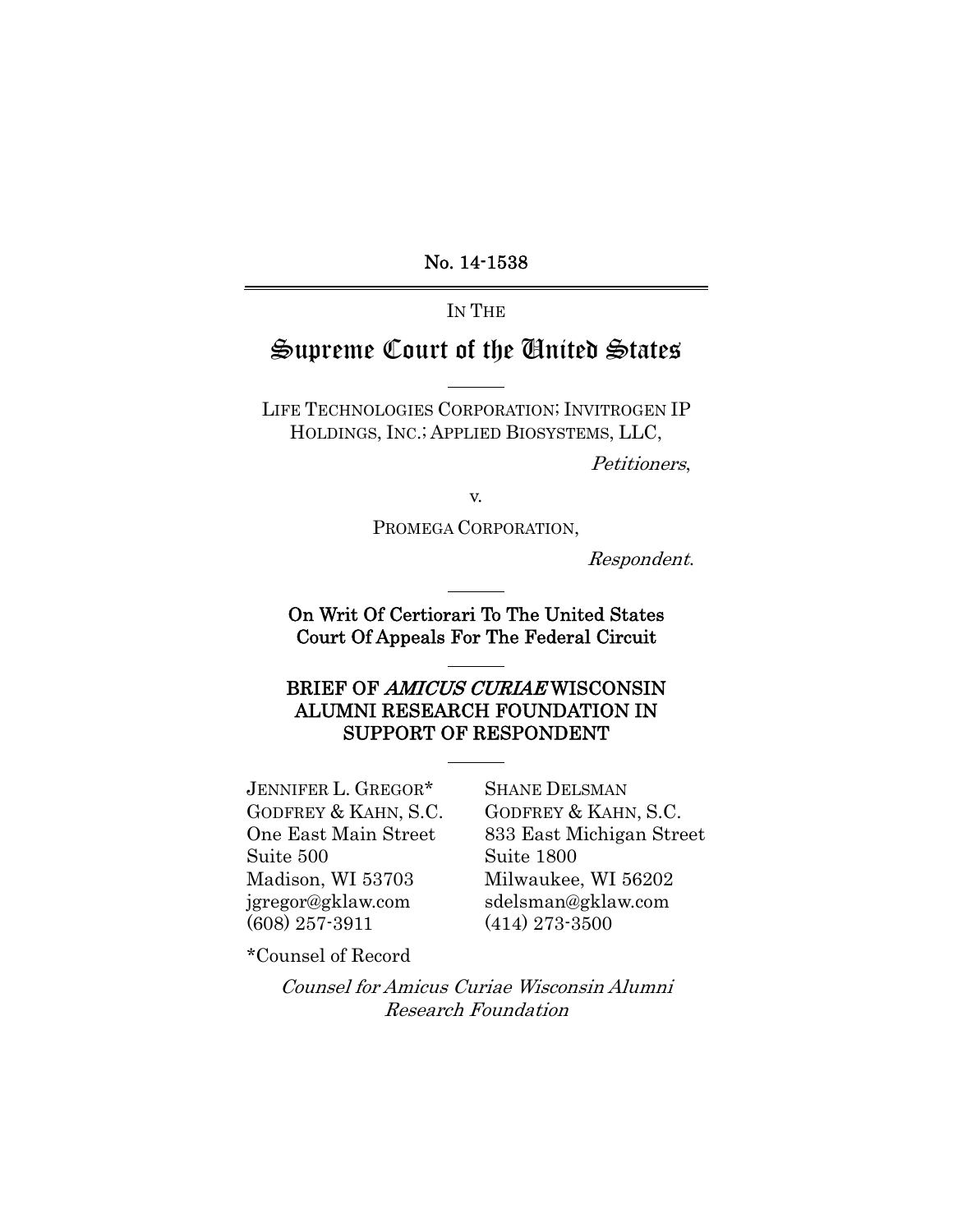# TABLE OF CONTENTS

|  | II. Introduction and Summary of the                                                                                |  |  |
|--|--------------------------------------------------------------------------------------------------------------------|--|--|
|  |                                                                                                                    |  |  |
|  | A. Strong U.S. patents incentivize                                                                                 |  |  |
|  | 1. The 1980 Bayh-Dole Act granted<br>patent ownership and license rights<br>universities to encourage<br>to        |  |  |
|  | 2. In 1984, Congress enacted 35 U.S.C.<br>$\S 271(f)$ to further strong patent                                     |  |  |
|  | 3. Patent law would be weakened, and<br>innovation would be negatively<br>affected, if $\S$ 271(f)(1) is construed |  |  |
|  | B. The Federal Circuit's ruling should<br>stand because the safeguards against<br>overreach already in place for   |  |  |
|  | 1. The facts of this case do not                                                                                   |  |  |
|  | Inducement is a crucial safeguard on<br>2.<br>the scope of infringement under                                      |  |  |

 $-i$  -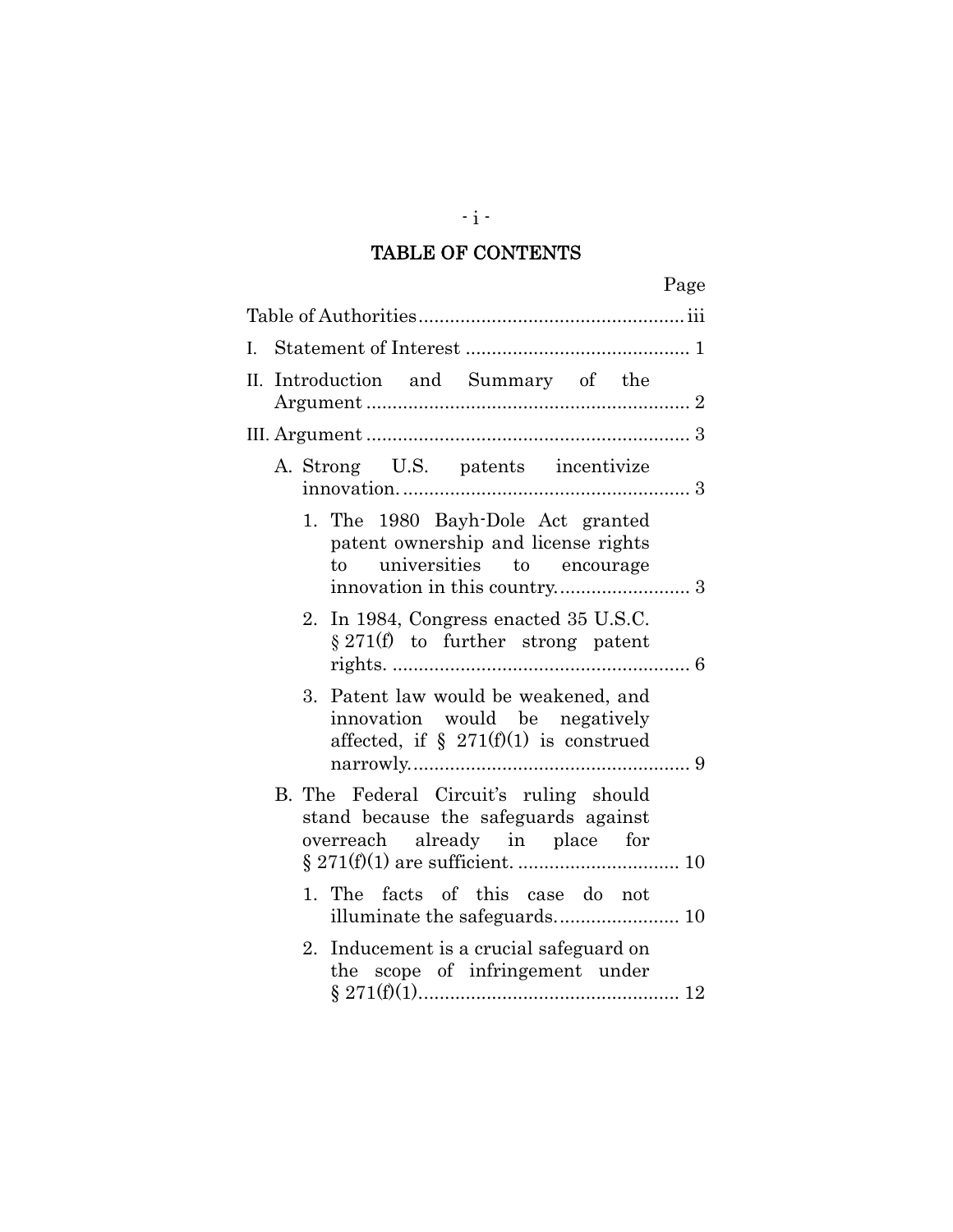| $-ii -$                                                                                                                  |     |
|--------------------------------------------------------------------------------------------------------------------------|-----|
| 3. The requirement that the supplied<br>component be a "substantial portion"<br>protects against § 271(f)(1) having      |     |
| C. Numerous recent changes in patent law<br>have provided additional protection<br>against patents and claims of dubious | -17 |
|                                                                                                                          |     |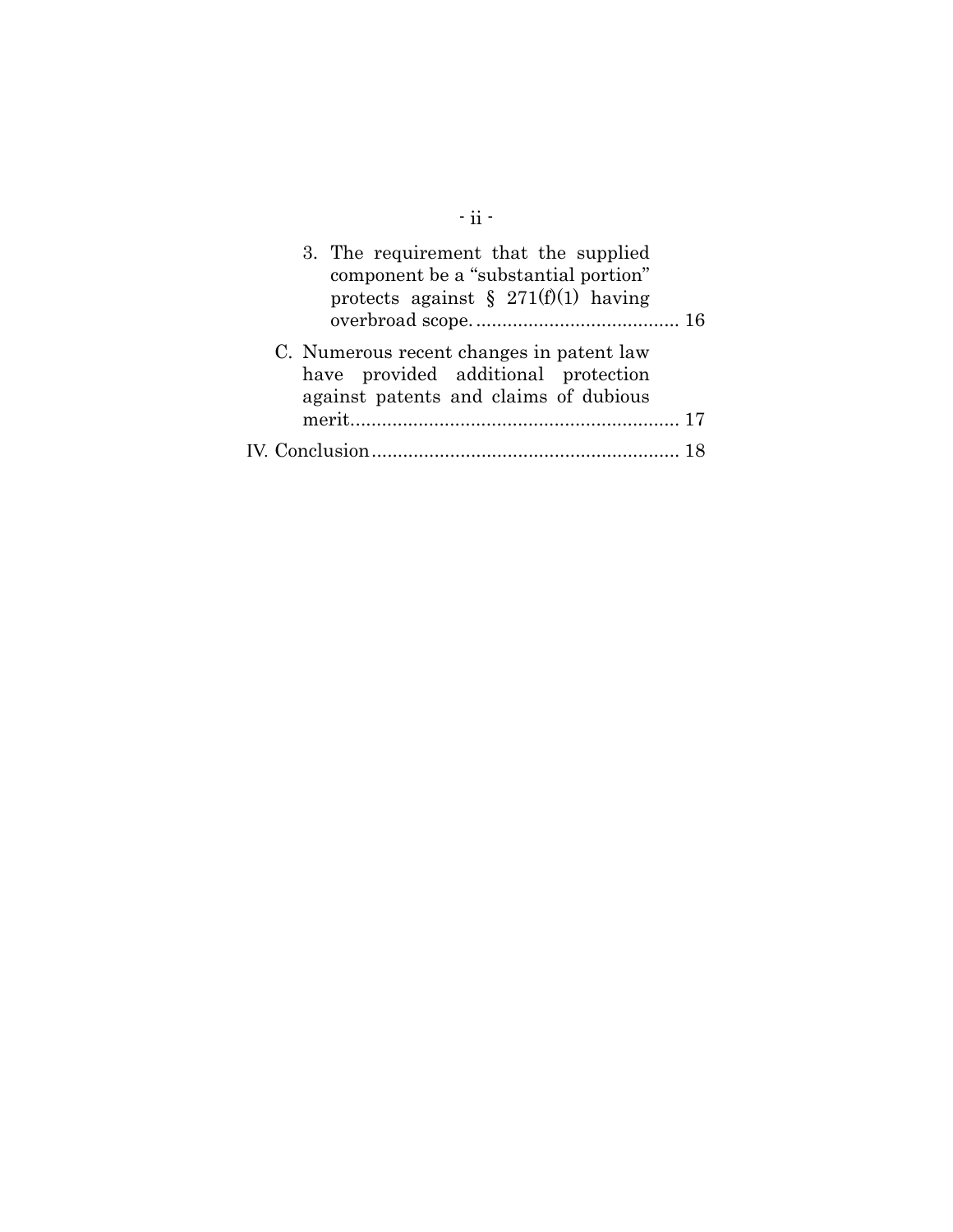# - iii -

# TABLE OF AUTHORITIES

Page

## **CASES**

| Akamai Techs., Inc. v. Limelight<br>Networks, Inc.,                                 |
|-------------------------------------------------------------------------------------|
|                                                                                     |
| Alice Corp. Pty. Ltd. v. CLS Bank Int'l,                                            |
| Arris Grp., Inc. v. British Telecomms.<br>PLC,                                      |
| Bonito Boats, Inc. v. Thunder Craft<br>Boats, Inc.,                                 |
|                                                                                     |
| Deepsouth Packing Co. v. Laitram<br>Corp.,                                          |
| DSU Med. Corp. v. JMS Co.,<br>471 F.3d 1293 (Fed. Cir. 2006)  14                    |
| eBay Inc. v. MercExchange, L.L.C.,                                                  |
| Fuji Photo Film Co. v. Jazz Photo Corp.,<br>394 F.3d 1368 (Fed. Cir. 2005)  14      |
| Liquid Dynamics Corp. v. Vaughan Co.,<br>449 F.3d 1209 (Fed. Cir. 2006)  13, 14, 15 |
| Mayo Collaborative Servs. v.<br>Prometheus Labs., Inc.,                             |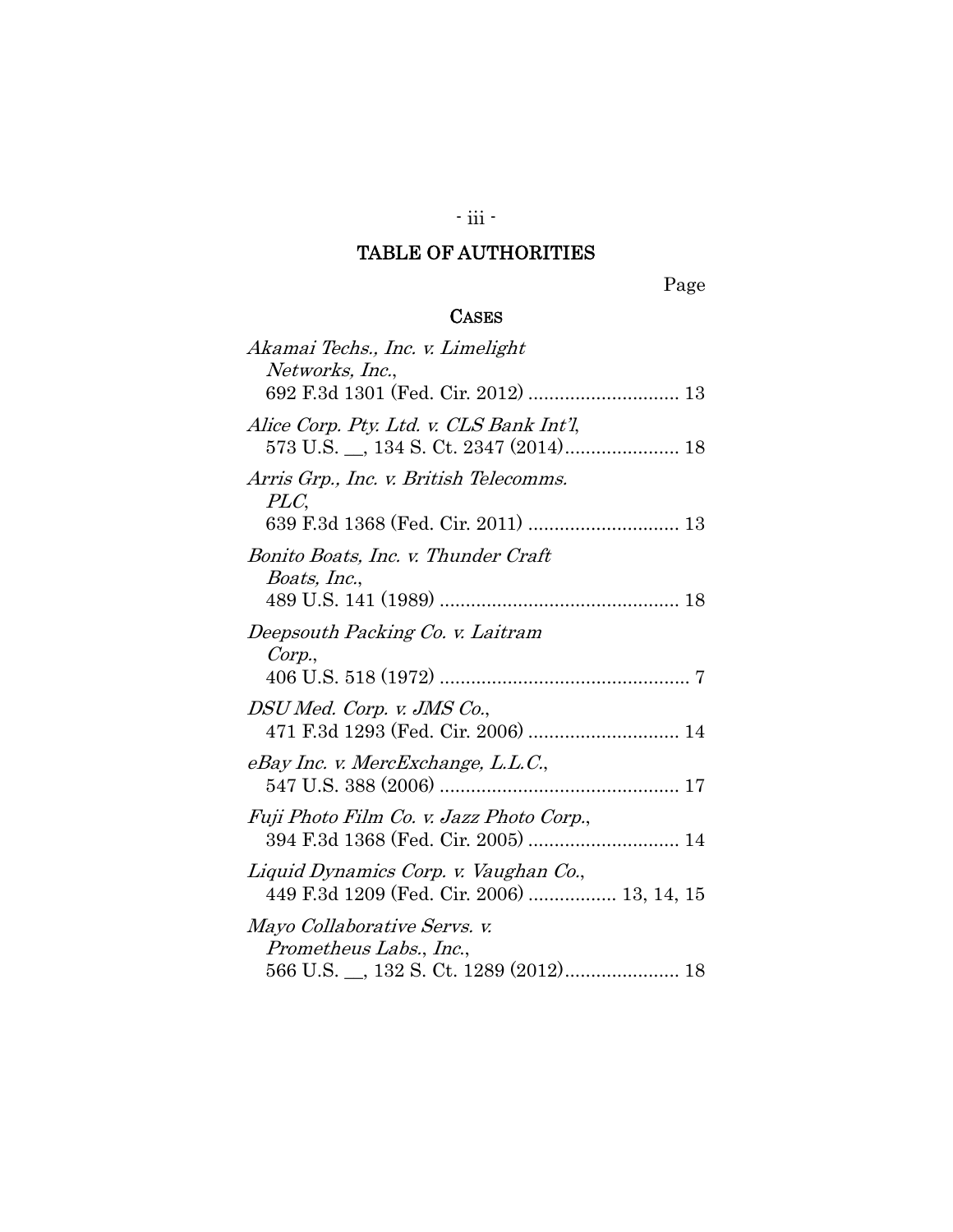## - iv -

## WesternGeco L.L.C. v. ION Geophysical Corp., 791 F.3d 1340 (Fed. Cir. 2015) ............................. 14

## **STATUTES**

| Patent Law Amendment Act of 1984,<br>Pub. L. No. 98-622, § 101, 98 Stat. |  |
|--------------------------------------------------------------------------|--|
|                                                                          |  |

## OTHER AUTHORITIES

| Ashley J. Stevens,<br>The Enactment of Bayh-Dole, 29 J.                                                                              |
|--------------------------------------------------------------------------------------------------------------------------------------|
| Ass'n of Univ. Tech. Managers (AUTM),<br>U.S. Licensing Activity Survey: FY                                                          |
| Daniel E. Koshland, Jr.,<br><i>The Molecule of the Year</i> , 246 Science                                                            |
| David Roessner et al.,<br>The Economic Impact of Licensed<br><i>Commercialized Inventions</i><br>Originating in University Research, |
| Global Intellectual Property Center,<br>U.S. Chamber of Commerce,                                                                    |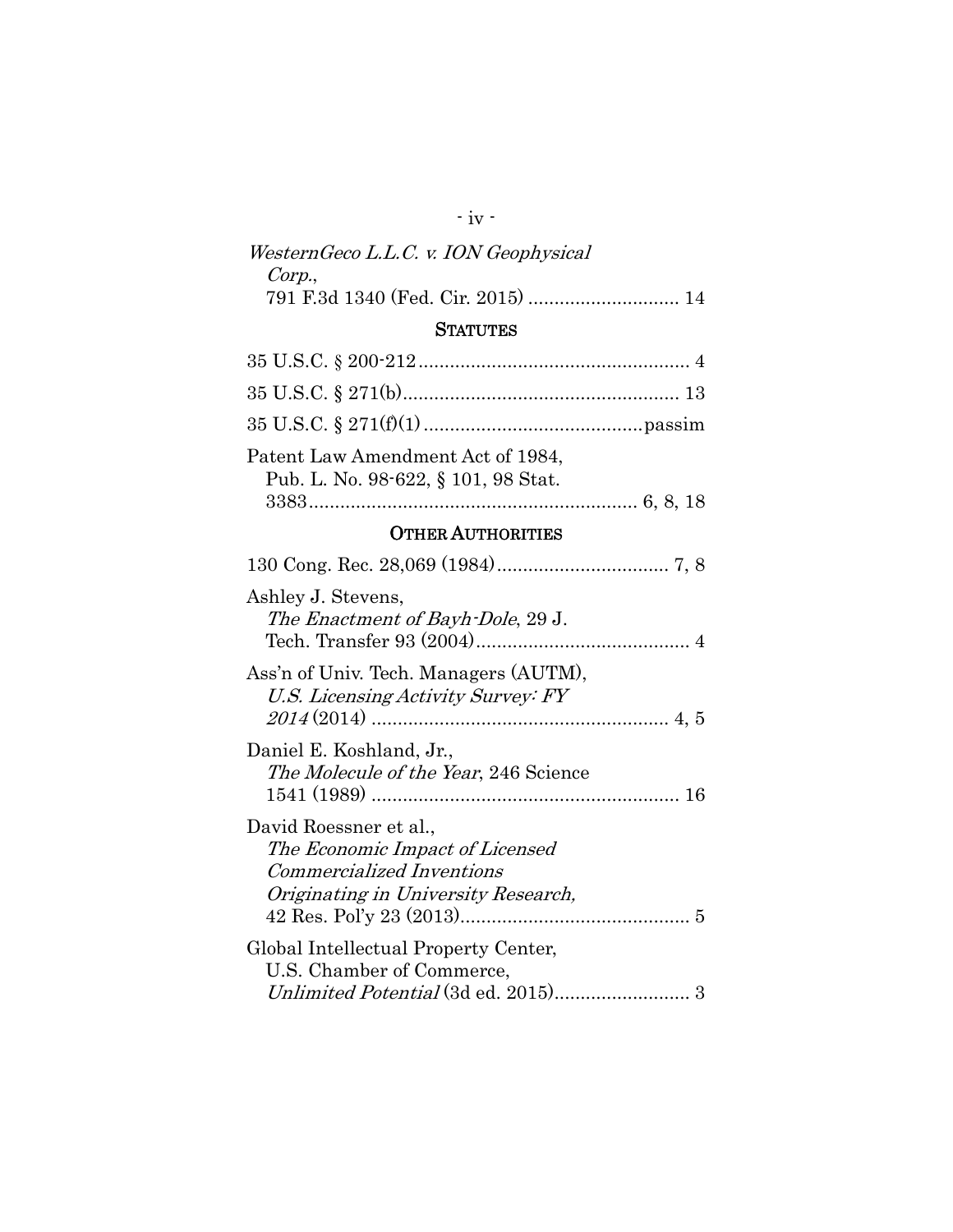| The Golden Goose Award, 2013:<br>Thermus Aquaticus,<br>http://www.goldengooseaward.org/aw<br>ardees/c7vafs3ntt7jzovlxo68997rq5rx |  |  |  |  |
|----------------------------------------------------------------------------------------------------------------------------------|--|--|--|--|
| The Nobel Prize in Chemistry 1993,<br>http://www.nobelprize.org/nobel_prize<br>s/chemistry/laureates/1993/ (last                 |  |  |  |  |
| Valerie Landrio McDevitt et al.,<br>More than Money: The Exponential<br><b>Impact of Academic Technology</b>                     |  |  |  |  |
| <b>REGULATIONS</b>                                                                                                               |  |  |  |  |

- v -

|--|--|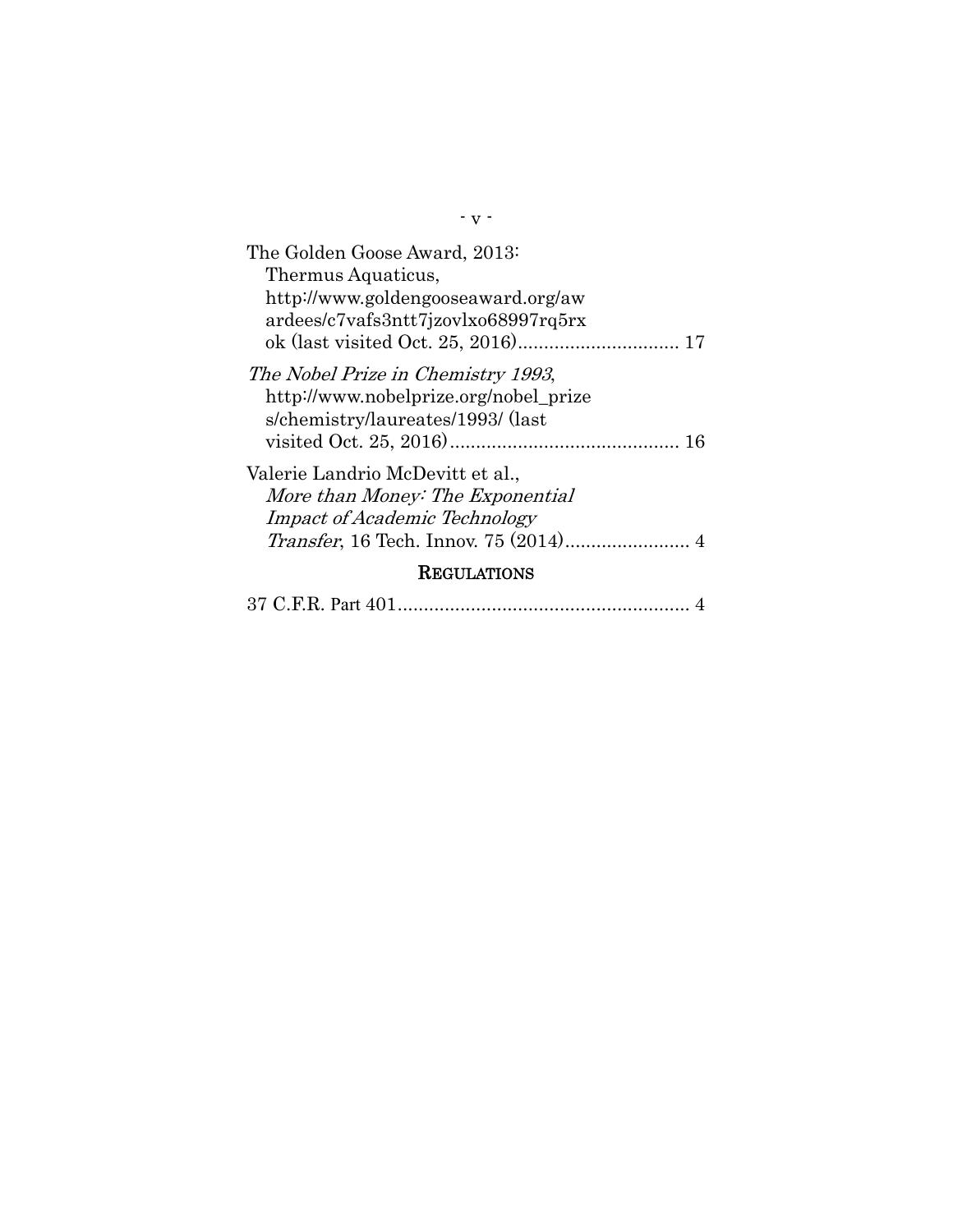#### STATEMENT OF INTEREST1 **I.**

Amicus Curiae Wisconsin Alumni Research Foundation ("WARF") was founded in 1925 as a nonprofit entity to promote, encourage, and aid scientific investigation and research at the University of Wisconsin-Madison ("UW-Madison"). One of WARF's earliest accomplishments was to patent a Vitamin D discovery that eventually eliminated the childhood disease of rickets worldwide. Other significant advancements from UW-Madison and WARF include lifesaving organ transplant technology, faster computer processors, and Coumadin, the revolutionary treatment for cardiovascular disease.

WARF's portfolio includes more than 1,600 patented technologies covering a wide range of categories including pharmaceuticals, agriculture, food products, medical devices, pluripotent stem cells, clean technology, information technology and semiconductors. WARF has returned more than \$ 2.3 billion in licensing revenue, adjusted for inflation, to UW-Madison and the Morgridge Institute of Research to fund research programs and initiatives.

In recognition of WARF's contributions to science and technology, WARF was awarded the National

l

<sup>1</sup> The parties have consented to the filing of this brief in global consents to the filing of amicus briefs in support of any party. In accordance with Rule 37.6, no counsel for a party authored this brief in whole or in part, and no person or entity, other than WARF or its counsel, has made any monetary contributions to the preparation or submission of this brief.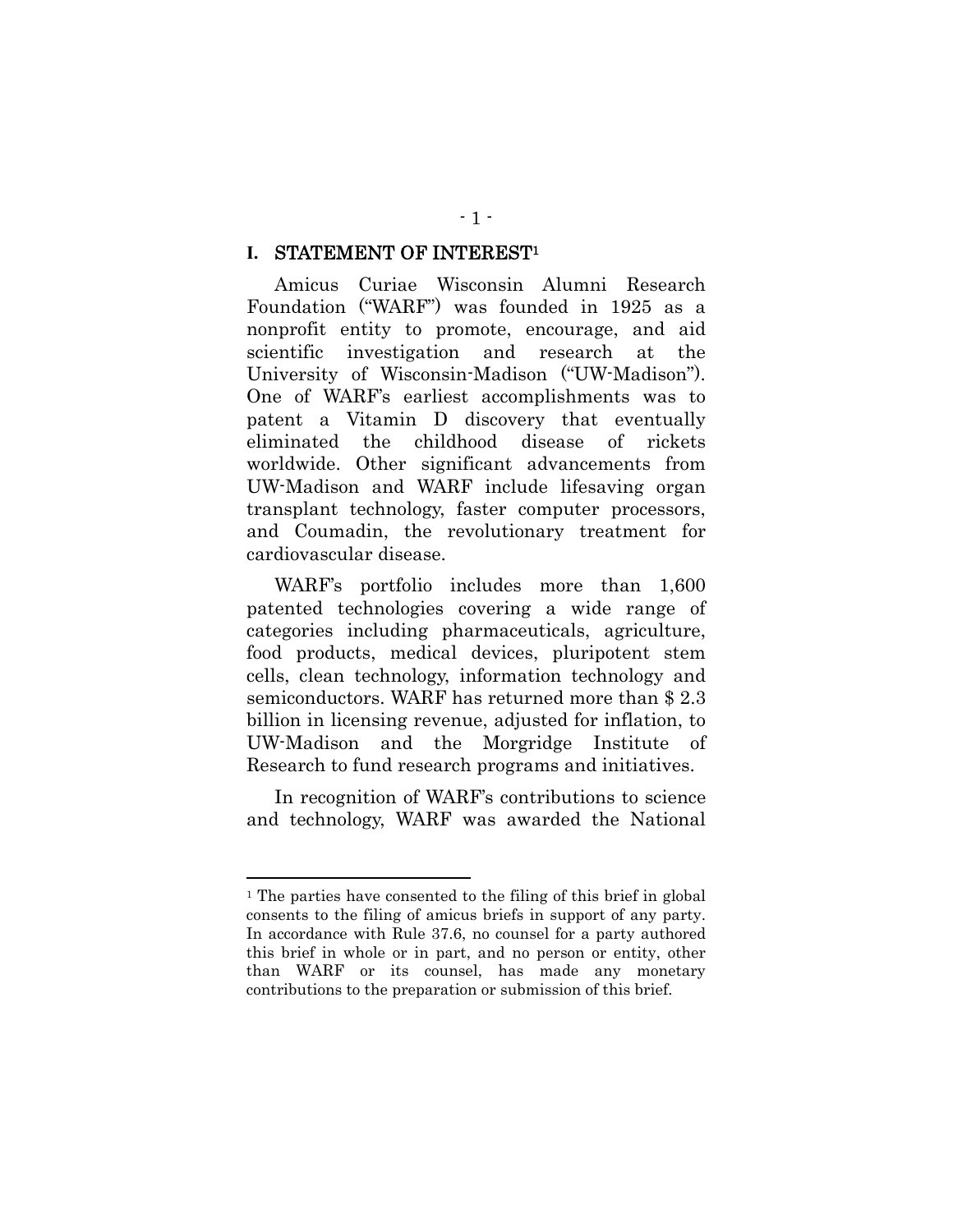Medal of Technology in 2005—the nation's highest honor for technology innovation.

## **II.** INTRODUCTION AND SUMMARY OF THE ARGUMENT

The Court should preserve the strength of the U.S. patent system. University research is critical to innovation in this country. And strong U.S. patents are critical to incentivizing investments in research. Any change in patent law that reduces the perceived ability to protect investments in intellectual property, including any change in the Federal Circuit's interpretation of 35 U.S.C.  $\S 271(f)(1)$ , will negatively affect university research and the technology transfer sector.

At the time that Congress enacted § 271(f), Congress was attempting to stimulate innovation and strengthen patent law. This is apparent from the 1980 enactment of the Bayh-Dole Act, the highly successful legislation that gave rise to the technology transfer sector in American universities. Only a short time later, in 1984, Congress amended the Bayh-Dole Act and enacted § 271(f).

The cause of action in  $\S 271(f)$  is already narrow. The perceived negative effects of the Federal Circuit's ruling posited by others are unlikely to occur because there are adequate safeguards in place to ensure that the provision does not exceed its intended scope.

The Court should affirm the Federal Circuit decision; reversal is not appropriate or necessary at this time, and the Federal Circuit and the jury were both correct that Taq polymerase is a qualitatively substantial component in the invention at issue.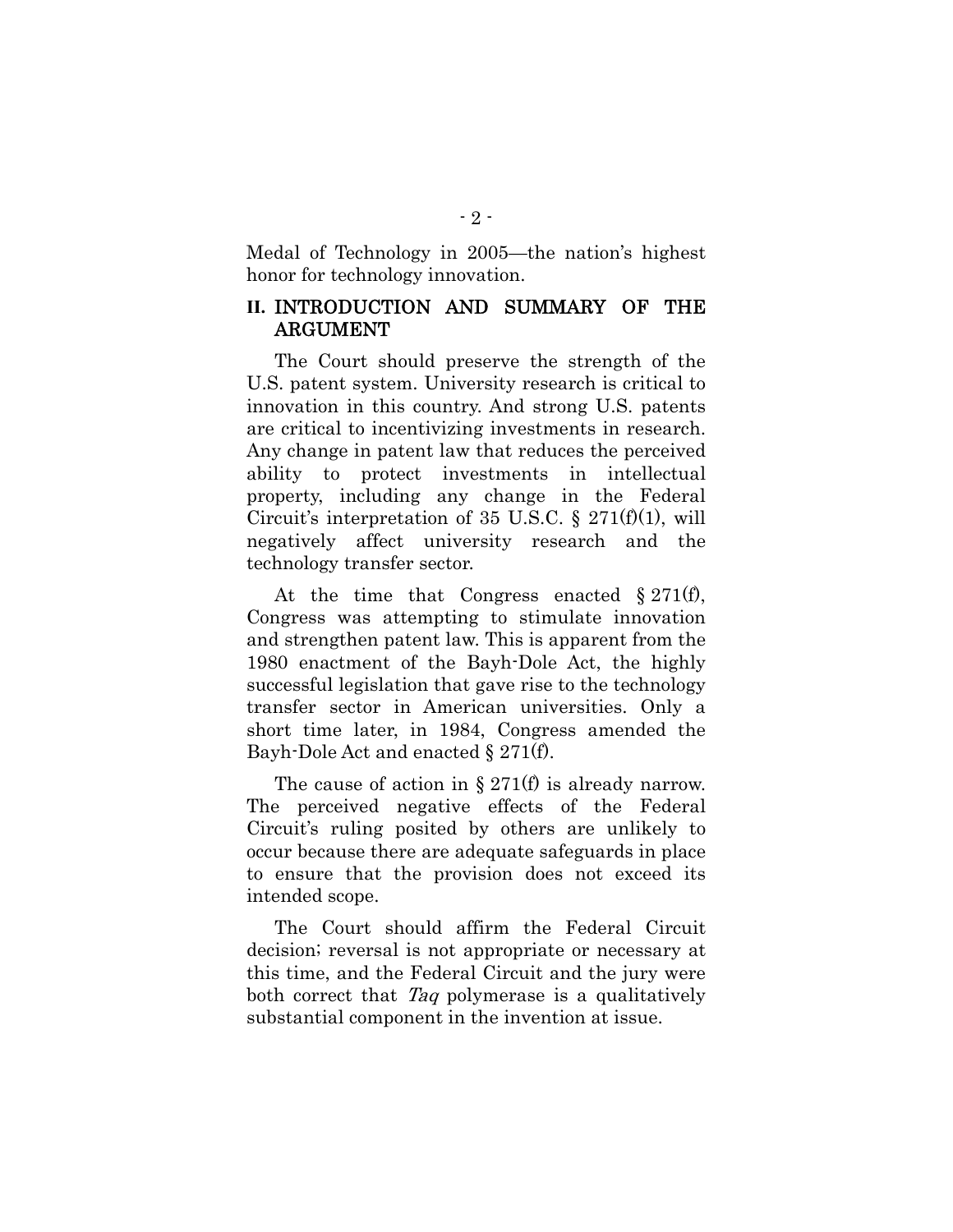#### **III.** ARGUMENT

#### A. Strong U.S. patents incentivize innovation.

A correlation exists between robust intellectual property protection and positive economic benefits, such as increased investment in research and development, high-value job growth, and increased innovative output. See Global Intellectual Property Center, U.S. Chamber of Commerce, Unlimited Potential 9-10 (3d ed. 2015). University and other federally funded research play an important role in innovation in this country, often providing the groundwork for start-up businesses and significant technological advances. Successful commercialization and application of the work resulting from this research is bolstered by protecting the intellectual property involved. Strong patent law helps American businesses prosper.

## 1. The 1980 Bayh-Dole Act granted patent ownership and license rights to universities to encourage innovation in this country.

University research plays a major role in the advancement of technology in the United States ("U.S."). Universities are the birthplace of new knowledge, discoveries, and technical know-how. Beyond basic research, new products, equipment, and instrumentation are also designed and tested in academic settings. Human capital embodied in students trained by American universities also directly benefits the business sector when those individuals become employees and business owners.

In 1980, Congress itself confirmed the importance of university research when it enacted the federal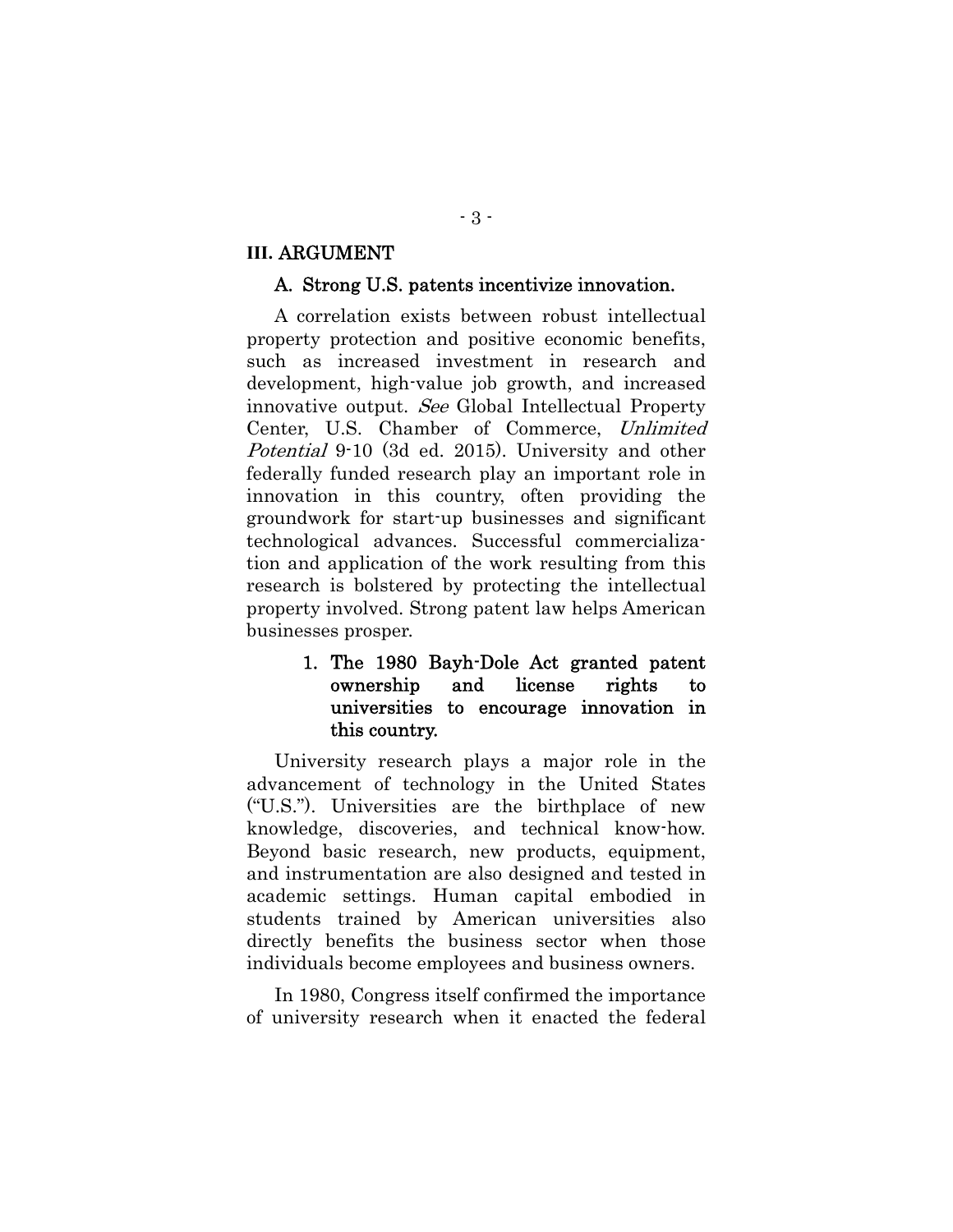Bayh-Dole Act. See 35 U.S.C. § 200-212; 37 C.F.R. Part 401. This landmark legislation gave universities the right to own and license patents resulting from federally funded research. The Act thus spurred significant transfer of technology and scientific knowledge from universities to businesses.

The reason that Congress enacted the Bayh-Dole Act was not to enrich universities, but to attempt to stimulate the pace of innovation and the American economy, which had slowed over the 1960s and 70s. Ashley J. Stevens, The Enactment of Bayh-Dole, 29 J. Tech. Transfer 93 (2004).

The Bayh-Dole Act has been a resounding success. Prior to the Bayh-Dole Act, when the federal government owned inventions resulting from federally funded research, fewer than 5% of the 28,000 federally owned patents were licensed to industry. Valerie Landrio McDevitt et al., More than Money: The Exponential Impact of Academic Technology Transfer, 16 Tech. Innov. 75 (2014). According to the 2014 AUTM Licensing Survey, conducted by the Association of University Technology Managers ("AUTM"), technology transfer activities from institutions including universities, hospitals and research institutes generated \$28 billion in net product sales, 914 new start-up companies, and 965 new commercial products in that year. Ass'n of Univ. Tech. Managers (AUTM), U.S. Licensing Activity Survey: FY 2014 8, 10 (2014). Respondents to the AUTM survey also reported 6,363 new U.S. patents issued and 5,435 new licenses executed in 2014. Id. at 8. The survey concludes that "[c]ompanies spun out of research universities have a far greater success rate than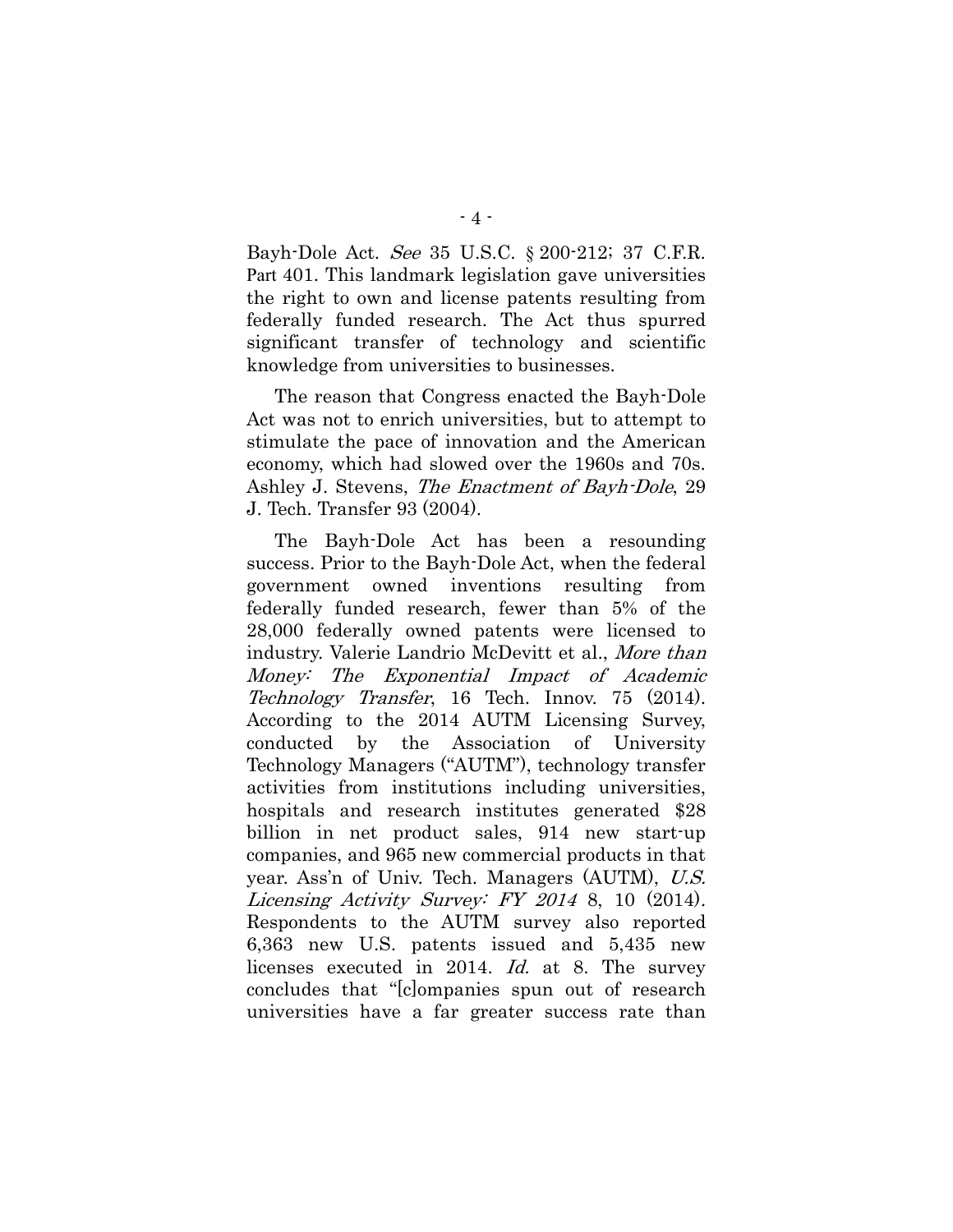other companies, creating good jobs and spurring economic activity." Id. at 10. Indeed, 4,688 of companies born of technology transfer activities were still in business at the end of 2014. Id.

WARF is a leader in technology transfer and itself manages more than 700 pending and 1,850 issued U.S. patents on UW-Madison technologies, as well as over 2,000 foreign equivalents. WARF offers more than 2,000 technologies for licensing, and maintains more than 560 active commercial license agreements. WARF's most important patents include the blood anticoagulant Warfarin, a coating process making pills easier to swallow, treatments for osteoporosis and cancer, magnetic resonance techniques, and a discovery known as the "Wisconsin Solution" that prolongs the use of transplant organs. WARF's investment in research and technology has led to the creation of over 80 start-up companies.

The many benefits of university research are significant and quantifiable. It has been estimated that, assuming a 2% royalty and no product substitution effects, over a 15-year period from 1996- 2010, university licensing agreements based on product sales contributed at least \$70.5 billion and as much as \$277.6 billion (2005 dollars) to the U.S. gross domestic product. David Roessner et al., The Economic Impact of Licensed Commercialized Inventions Originating in University Research, 42 Res. Pol'y 23, 23 (2013). Assuming moderately conservative royalties of 5%, such agreements would have contributed more than \$122.2 billion to the gross domestic product. Id.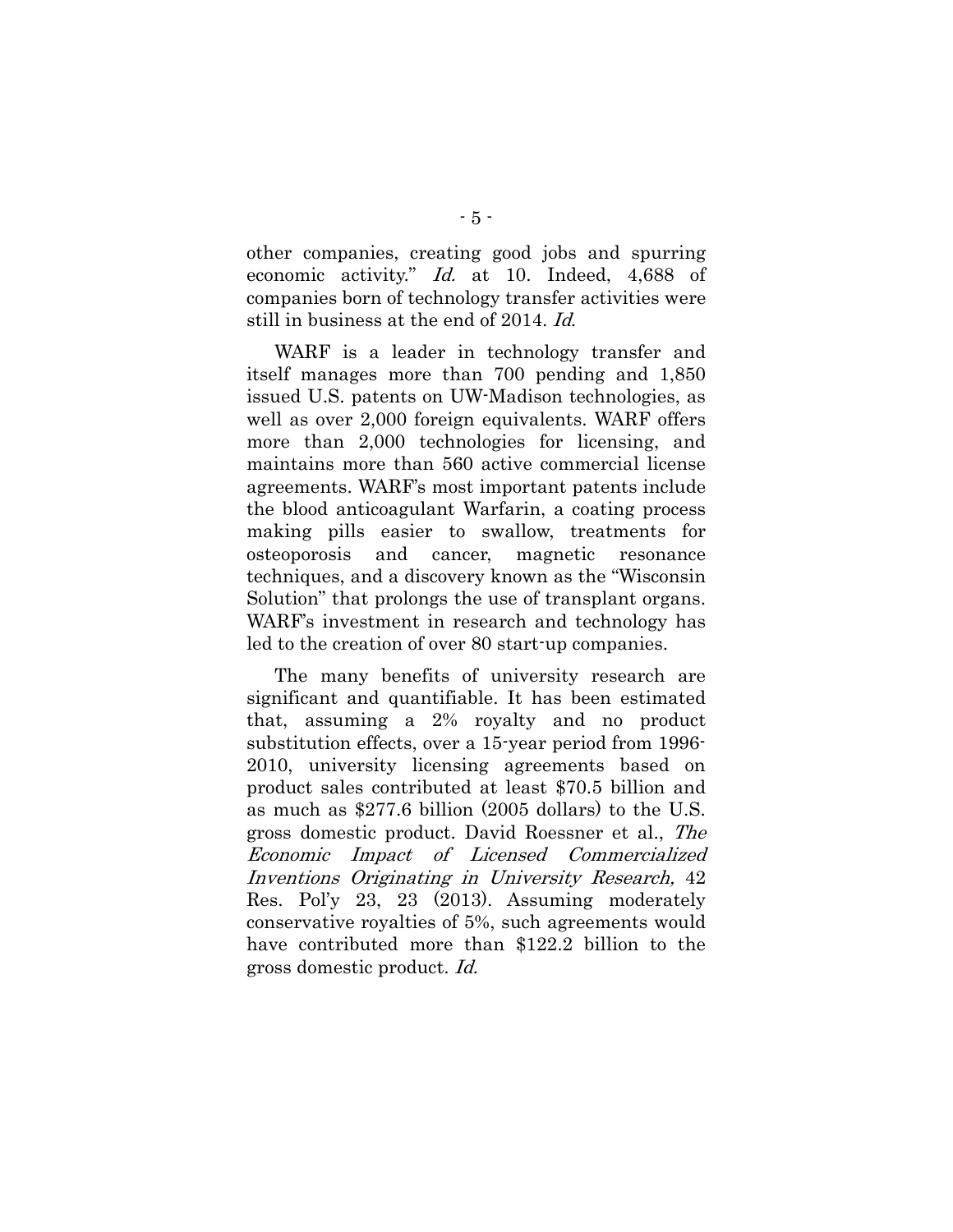It follows that patents are critical for securing investments in university research and for developing and licensing university inventions. Private companies investing in and sponsoring research at universities want to protect the results of those research and development activities. Similarly, licensees of federally funded research rely on the patent system for stability in their rights. Strong U.S. patents are essential to the efforts of universities and institutions to transfer technology and launch start-up companies. Indeed, the success of the Bayh-Dole Act depends on a strong patent system. Any change in law that reduces the perceived ability of a patent owner or licensee to protect the results of research and development sponsored in universities will erode the willingness of private companies to seek a patent license or to sponsor research at a university.

### 2. In 1984, Congress enacted 35 U.S.C. **§** 271(f) to further strong patent rights.

The timing of the enactment of 35 U.S.C. § 271(f) is significant. In the 1980s, Congress intended to strengthen patent rights. In 1984, the year in which Congress enacted  $\S 271(f)(1)$ , (see Patent Law Amendment Act of 1984, Pub. L. No. 98-622, § 101, 98 Stat. 3383), Congress also amended the Bayh-Dole Act. During this time when Congress was strengthening patent rights, it could not have intended § 271(f) to be a trivial provision.

The specific reason that Congress enacted § 271(f) was to "prevent copiers from avoiding U.S. patents by supplying components of a patented product in this country so that the assembly of the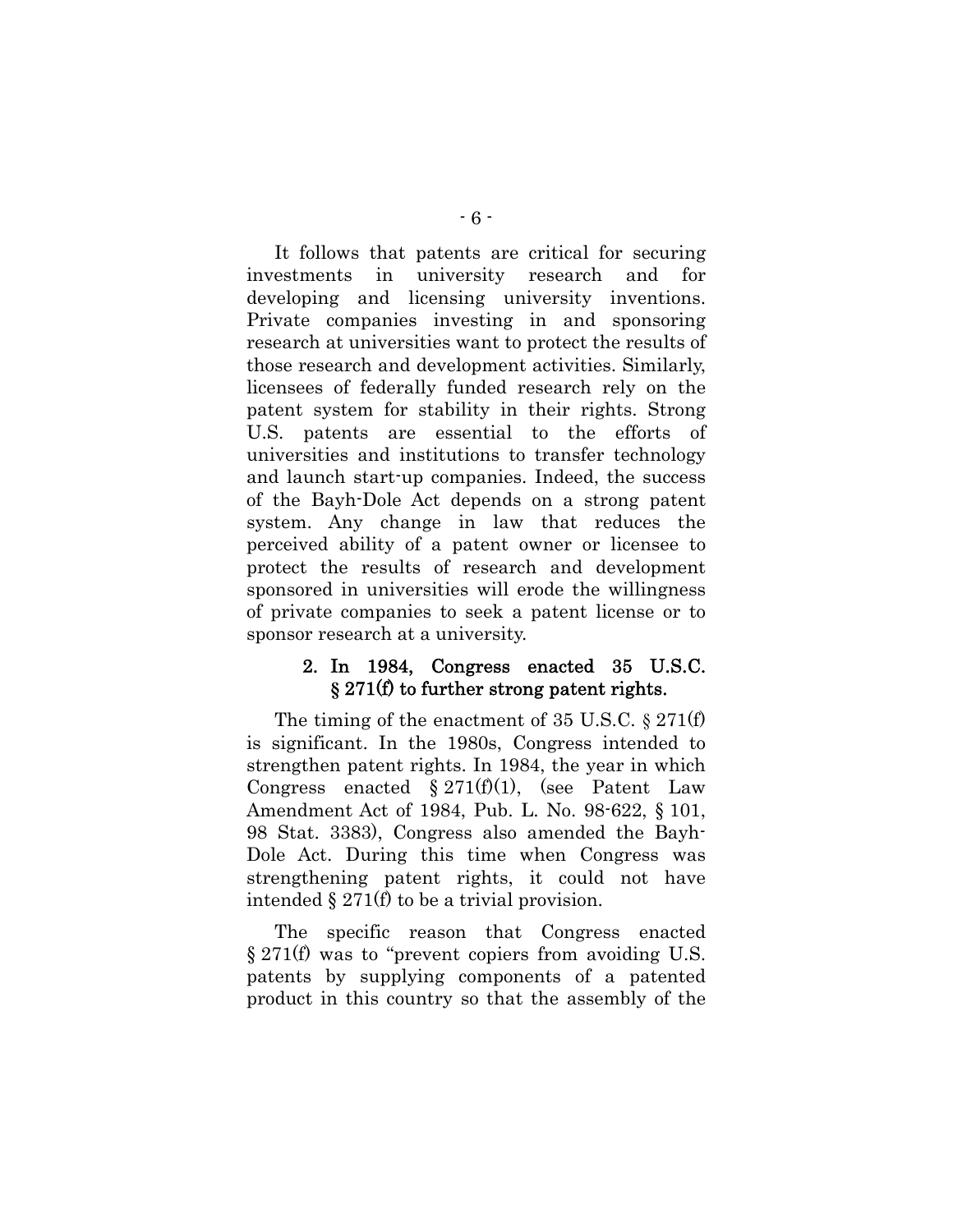components may be completed abroad." 130 Cong. Rec. 28,069 (1984) (statement of Rep. Kastenmeier). The provision was, in part, a response to this Court's decision in Deepsouth Packing Co. v. Laitram Corp., 406 U.S. 518 (1972). Id.

The legislative history makes clear that the 1984 Congress sought strong patent law. The specific goal of the subcommittee sponsoring new  $\S 271(f)$  was to "secure for the owners of intellectual property, including patent holders, a workable, efficient, and vigorous set of laws to protect their creations." 130 Cong. Rec. 28,069. Strong patent law is the way to implement that goal:

> It is only through implementation of the constitutional mandate of encouraging the sciences and the useful arts that we will be able to spur the inventive spirit that has made our country a world leader. Indeed, our ability to foster innovation is a central element to our national security, for without technological and scientific developments, we could not maintain our current standard of living or hope for the diminution of unemployment caused by foreign competition.

#### Id.

While the 1984 bill resulting in § 271(f) was "likely to be seen by most observers as mundane or technical in nature," those types of amendments are still important. Id. For "without enactment of these housekeeping-oriented measures, the patent system would not be responsive to the challenges of a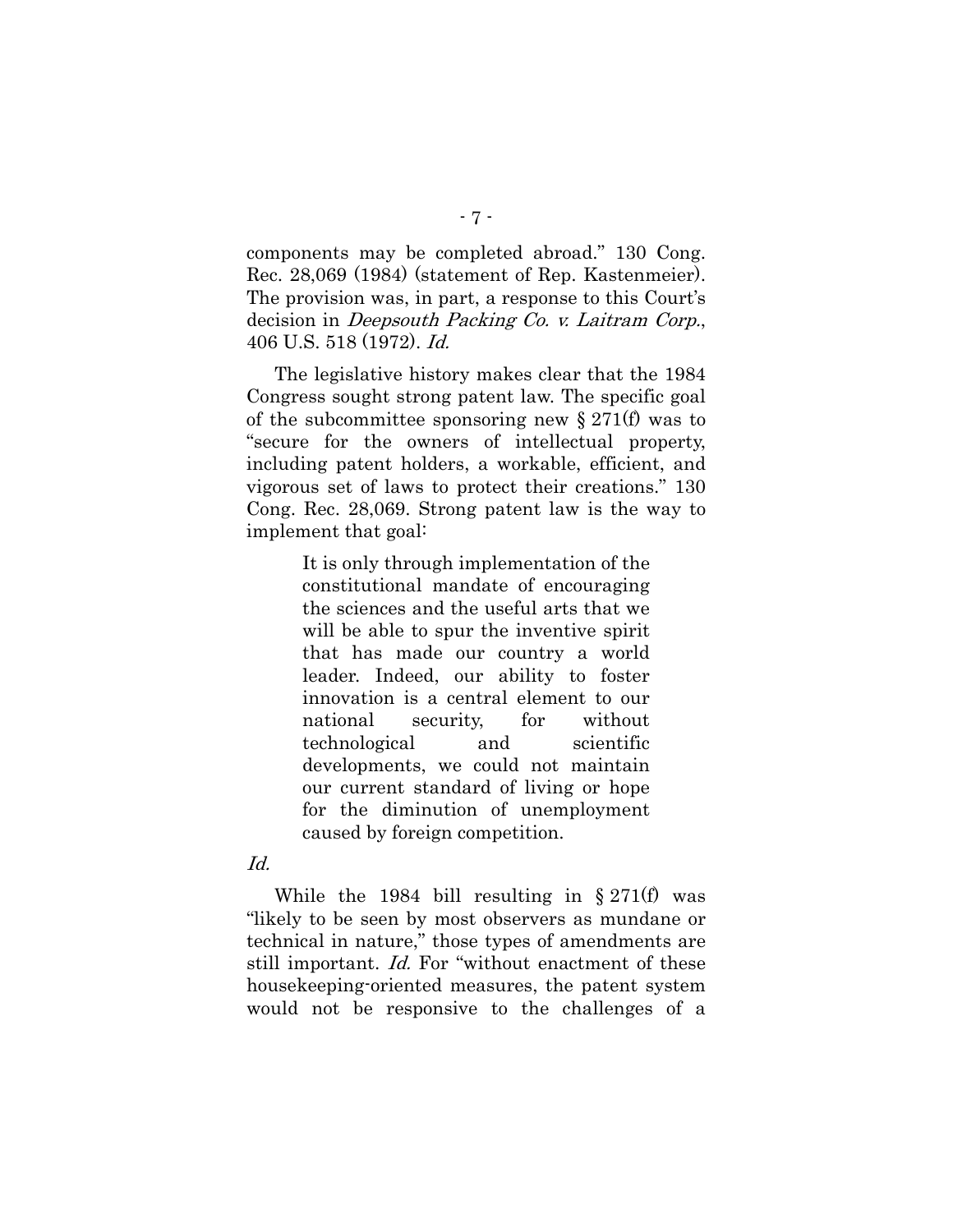changing world and the public would not benefit from the release of creative genius." Id.

The petitioners (hereinafter "LifeTech"), as well as other amici curiae, argue that  $\S 271(f)$  cannot cover the supply of a single component because Congress was only trying to address the loophole at issue in Deepsouth Packing Co. However, Congress's intent was clear, to allow "the patent system [to] be responsive to the challenges of a *changing* world." Id. (emphasis added). Therefore, Congress was not only attempting to close the loophole directly at issue in Deepsouth Packing Co., but also to address other similar loopholes that may be raised in the future. Permitting liability where a party only supplies a single component furthers that goal.

In 1984, Congress also made amendments to the Bayh-Dole Act. See Pub. L. No. 98-620, § 501, 98 Stat. 3335, 3364-68 (1984). While these amendments were relatively minor, they did, among other things, eliminate prior restrictions on the terms of exclusive patent licenses. Id.

Based on these Congressional Acts, it is clear that, in the 1980s, Congress intended to promote strong patent law, including when it enacted  $\S 271(f)$ . The legislative history of  $\S 271(f)(1)$  is entirely consistent with the textual statutory language and the Federal Circuit's decision. The 35 years since the passage of the Bayh-Dole Act have demonstrated that the goals addressed by these 1980s actions are still sound. And, the statistics discussed above demonstrate that the legislation has worked to encourage the transfer of technology from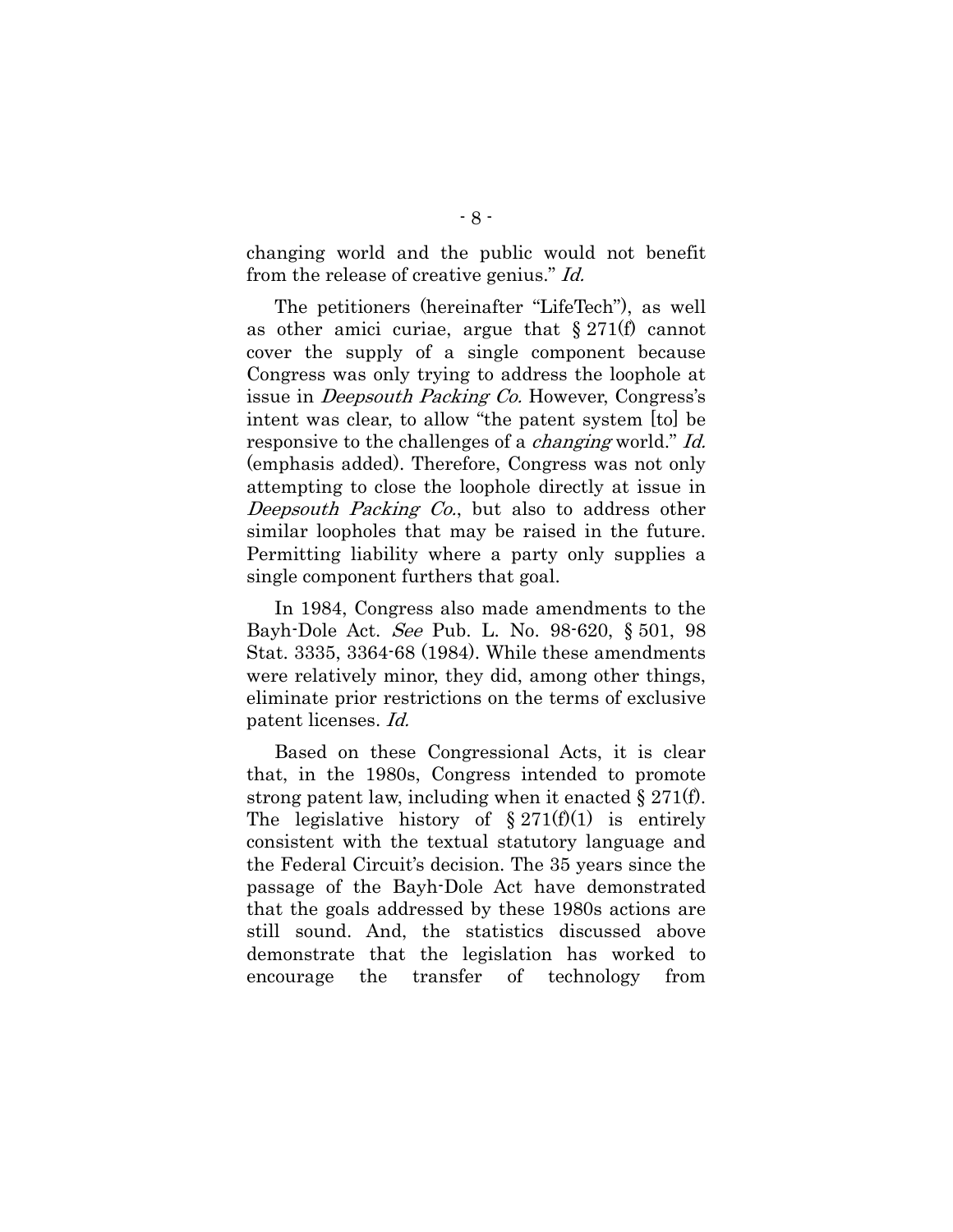universities to the business sector. There is, therefore, no need to reverse.

## 3. Patent law would be weakened, and innovation would be negatively affected, if  $\S 271(f)(1)$  is construed narrowly.

Strong patent laws promote innovation, which facilitates economic growth. It is a virtuous circle with positive results. Strong patents incentivize companies to take licenses from patent owners, instead of taking the risks of infringement. Licenses result in royalty revenue to patent owners. Greater potential royalty revenue incentivizes inventors to invent and publicly disclose their inventions through the patent process.

When universities own patents, the revenue generated from licenses is directly reinvested in more research, improved facilities, and attracting talent to American universities. This leads to additional technological advancement and more technology available for licensing to the business sector.

Even specific statutory sub-parts, such as  $\S 271(f)(1)$ , are important to a regime of strong patent laws. Patent law would be weakened if  $\S 271(f)(1)$  is construed to necessarily exclude parties that supply a single component from the U.S. and actively induce the combination of the component outside of the U.S. in a manner that would infringe if done within the country. For example, parties who supply those components would no longer take a license.

The perception of a weakened patent system may also encourage infringers. This would lead to less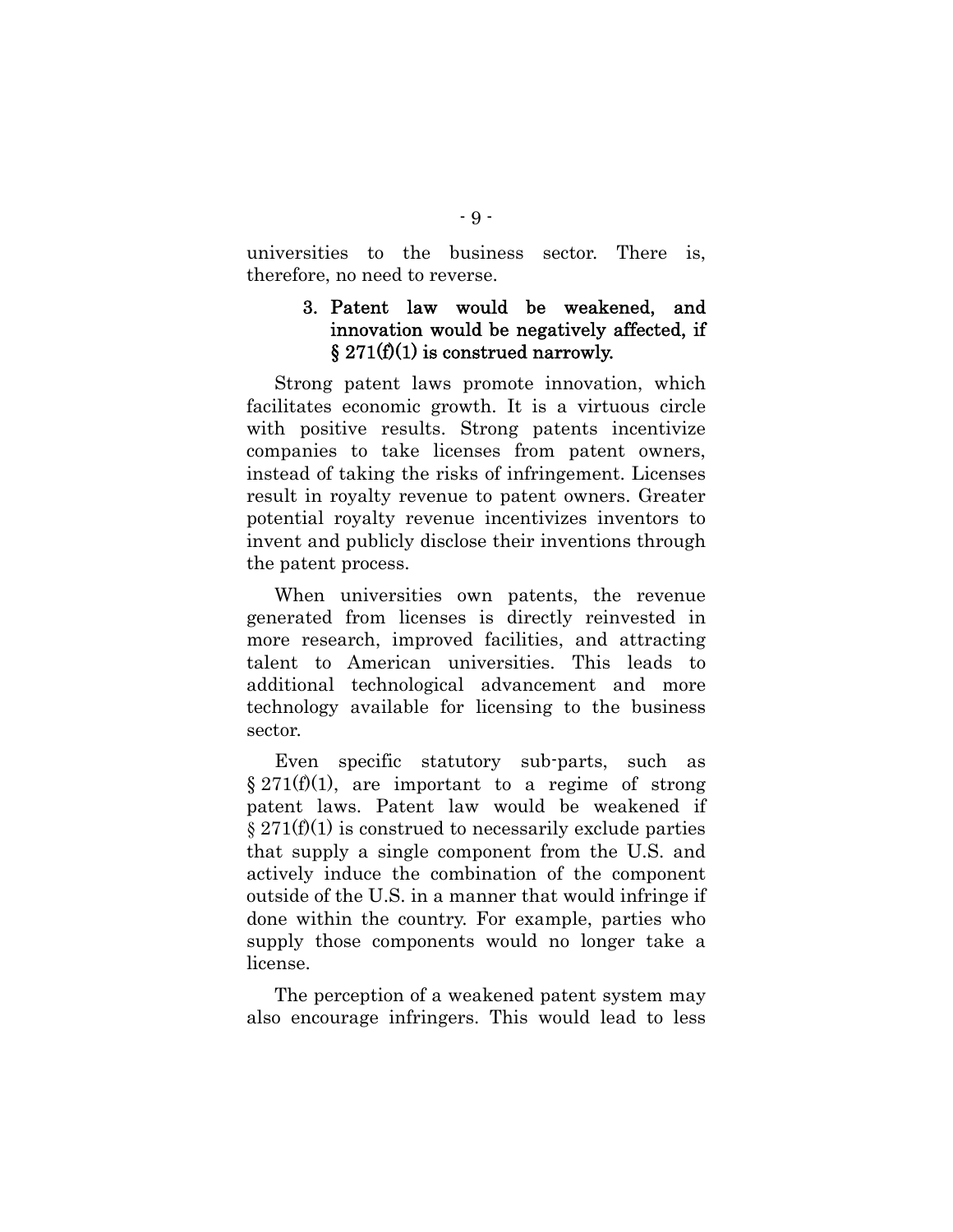licensing and less revenue for scientific investigation and research. An overly narrow interpretation of  $\S 271(f)(1)$  would be inconsistent with the clear legislative intent of the 1984 Congress that enacted the provision.

## B. The Federal Circuit's ruling should stand because the safeguards against overreach already in place for  $\S 271(f)(1)$  are sufficient.

The Court should affirm the Federal Circuit's interpretation of  $\S$  271(f)(1) because there are already safeguards in place that prevent  $\S 271(f)(1)$ from having an overbroad scope.

## 1. The facts of this case do not illuminate the safeguards.

Liability under  $\S$  271(f)(1) is relatively uncommon. And the provision already has meaningful safeguards against the provision having too broad a scope. But as explained below, the case at hand has unique facts that cause the discussion of these safeguards to fade to the background.

Promega Corporation is the exclusive licensee of the Tautz patent at issue, U.S. Patent No. RE 37,984. Pet. App. 5a. Claim 42 of the Tautz patent is the only one at issue now, and it covers a kit for analyzing DNA samples, where the kit comprises five components: a primer mix, a polymerizing enzyme, nucleotides, a buffer solution, and control DNA. Id. at 7a-8a. The polymerizing enzyme that LifeTech used was Taq polymerase. Id.

Promega asserted the Tautz patent against LifeTech. *Id.* at 9a. LifeTech manufactured the Taq polymerase required by claim 42 in the U.S., and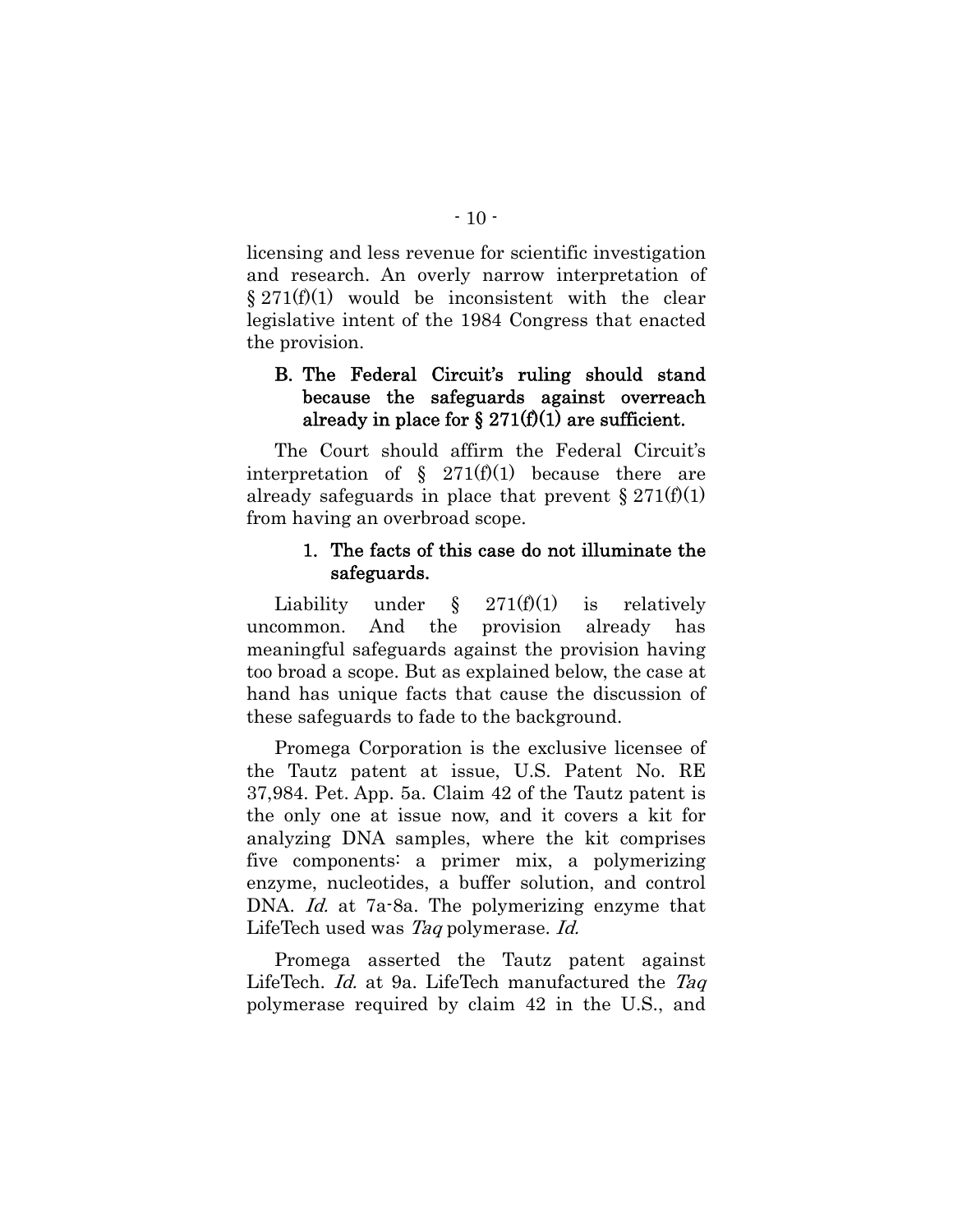then shipped the component to its facility in the United Kingdom ("UK"). *Id.* at 8a. The UK facility then assembled the domestic component with four other components to make the kit which would infringe the Tautz patent if the kit were assembled in the U.S. Id. at 22a.

One unique aspect of this case relates to the inducement aspect of  $\S$  271(f)(1). The district court held that Promega waived its argument that the LifeTech entity shipping the component from the U.S. was a separate entity from the LifeTech facility in the UK that assembled the patented product. Opp'n Br. 15 n.5. This created a situation where LifeTech was deemed to be inducing itself under  $\S 271(f)(1)$ . Pet. App. 24a. This is unusual because the vast majority of businesses with international scope have different operating entities in different countries or regions. But in this case, "whether LifeTech exhibited the necessary knowledge and intent to combine the Taq polymerase with the remaining components of its genetic testing kit 'in a manner that would infringe' the Tautz patent if that combination occurred within the U.S. is not contested and presumed." Id. at 34a. (emphasis added). In most cases, there would be separate entities involved, and inducement would not be uncontested or presumed.

LifeTech, as well as other amici curiae, argue that under the Federal Circuit's decision, innocent domestic manufacturers shipping a component abroad are at a heightened risk for infringement. Pet. Br. 5, 38. This is not so; nor is it an accurate extrapolation of the Federal Circuit's holding. LifeTech was not an innocent domestic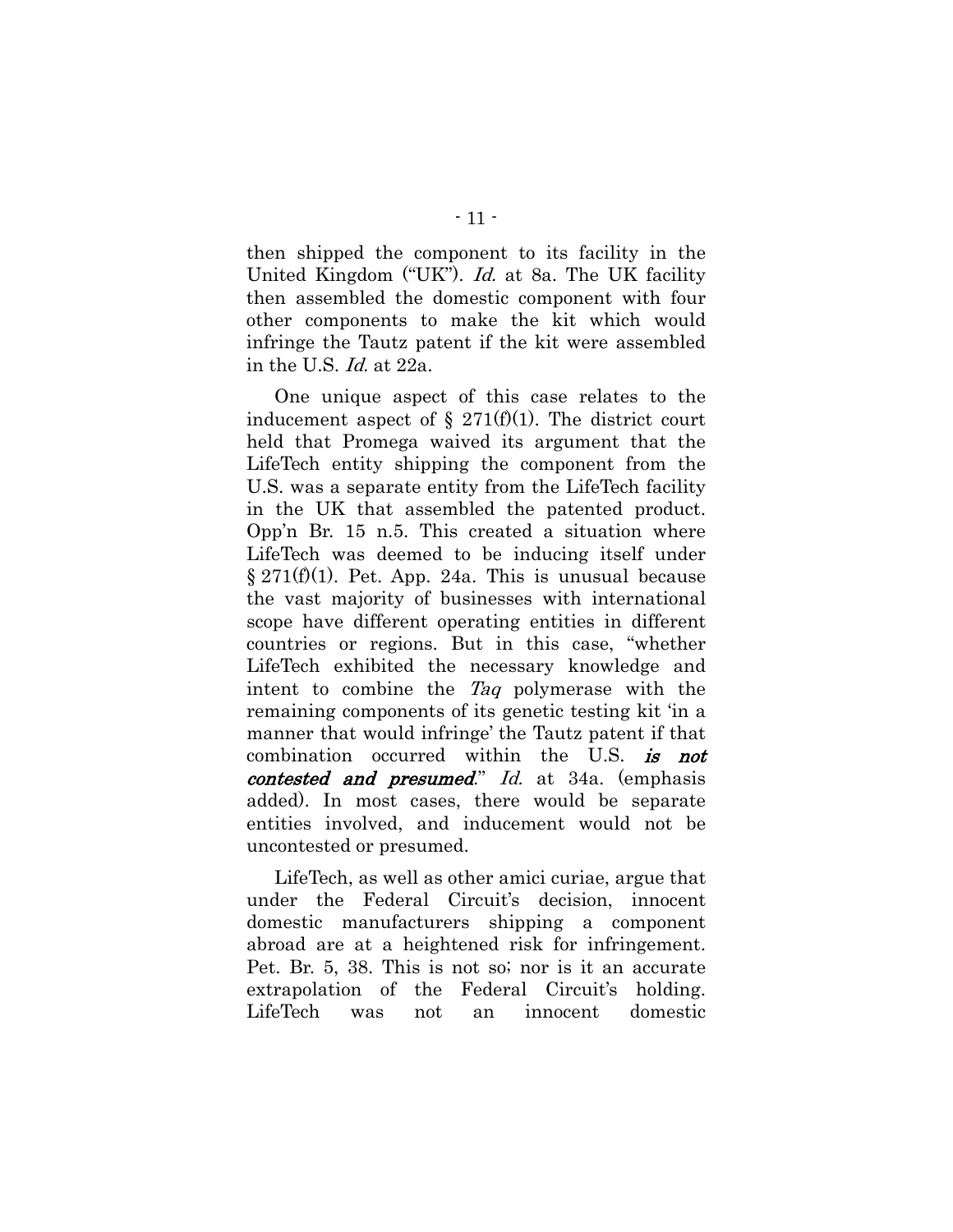manufacturer. LifeTech intended to and succeeded in inducing itself to combine the supplied component with other components in a manner that would infringe a patent if combined in the U.S.

Section 271(f)(1) is not intended to—and did not in this case—subject an innocent domestic component supplier to liability. To protect innocent domestic manufacturers shipping a component abroad,  $\S 271(f)(1)$  contains an adequate safeguard because no liability attaches unless the requisite intent is found.

An additional safeguard on the scope of  $§ 271(f)(1)$  is that the component or component supplied must constitute "a substantial portion of the components of the patented invention." This is a highly fact-specific inquiry; in this case, it was essentially admitted because "LifeTech's own witness testified that the Taq polymerase is one of the 'main' and 'major' components of the accused kits." Pet. App. 34a. The Federal Circuit even emphasized the fact-specific nature of its conclusion explaining that it was "based on the facts of this particular case." Id. at 28a.

### 2. Inducement is a crucial safeguard on the scope of infringement under  $\S 271(f)(1)$ .

The cause of action under  $\S 271(f)(1)$  is already narrow. Unlike § 271(a) concerning traditional direct infringement,  $\S 271(f)(1)$  is not a strict liability tort. Section 271(f)(1) requires active inducement:

> Whoever without authority supplies or causes to be supplied in or from the United States all or a substantial portion of the components of a patented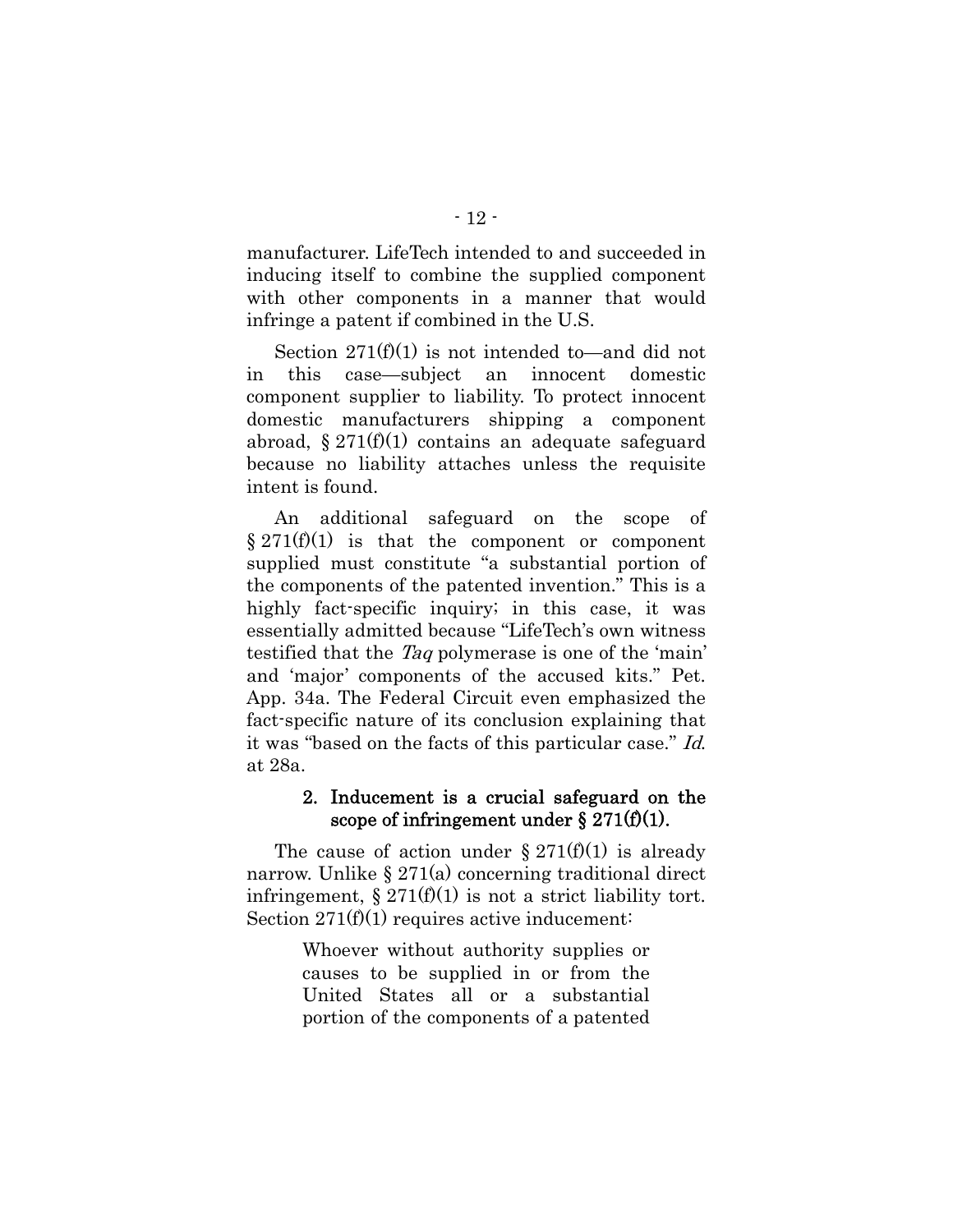invention, where such components are uncombined in whole or in part, in such manner as to *actively induce* the combination of such components outside of the United States in a manner that would infringe the patent if such combination occurred within the United States, shall be liable as an infringer.

#### 35 U.S.C. § 271(f)(1) (emphasis added).

Under  $\S 271(f)(1)$ , "[a] finding of inducement requires both an underlying instance of direct infringement and a requisite showing of intent." Liquid Dynamics Corp. v. Vaughan Co., 449 F.3d 1209, 1222 (Fed. Cir. 2006) (citation omitted).

Like  $\S 271(f)(1)$ ,  $\S 271(b)$  requires inducement. Section  $271(f)(1)$  differs from  $271(b)$  in what conduct must be induced. Section  $271(f)(1)$  requires that the conduct being induced is "the combination of such components," while  $\S 271(b)$  requires that the conduct being induced is "infringement of a patent." 35 U.S.C. §§ 271(f)(1), 271(b).

In the context of  $\S 271(b)$ , inducement has been described as that which "cause[s], urge[s], encourage[s], or aid[s]' the infringing conduct." Akamai Techs., Inc. v. Limelight Networks, Inc., 692 F.3d 1301, 1308 (Fed. Cir. 2012), rev'd on other grounds, 572 U.S. \_\_, 134 S. Ct. 2111 (2014), quoting Arris Grp., Inc. v. British Telecomms. PLC, 639 F.3d 1368, 1379 n.13 (Fed. Cir. 2011). "Accordingly, inducement requires evidence of culpable conduct, directed to encouraging another's infringement, not merely that the inducer had knowledge of the direct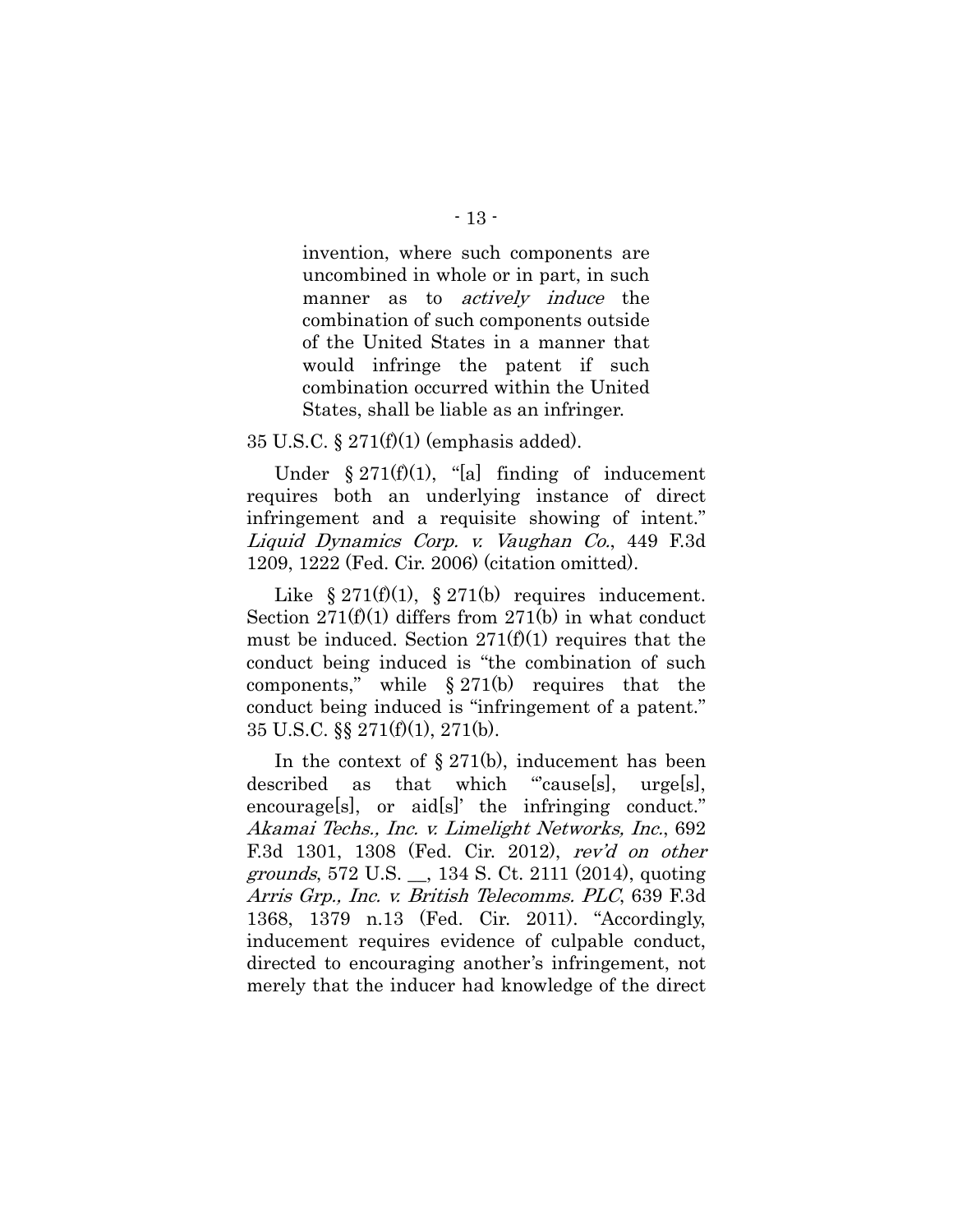infringer's activities." DSU Med. Corp. v. JMS Co., 471 F.3d 1293, 1306 (Fed. Cir. 2006).

In the context of  $\S$  271(f)(1), a plaintiff would need to prove that the accused domestic manufacturer actively induced the combination of such components. Supplying a component to a third party abroad, without more, is not inducement under  $§ 271(f)(1)$ . In such a case, the domestic manufacturer would be the inducee, not the inducer, and no liability would attach.

The petitioners suggest that the domestic manufacturer would be liable if it were put on notice of the patent. Pet. Reply Br. 10. Putting aside whether a knowledge requirement even exists under  $\S 271(f)(1)<sup>2</sup>$ , it is certainly true that "[a] patentee may prove intent through circumstantial evidence," which can include knowledge of the patent. *Liquid* Dynamics Corp., 449 F.3d at 1222 (quoting Fuji Photo Film Co. v. Jazz Photo Corp., 394 F.3d 1368, 1377 (Fed. Cir. 2005)).

However, even if a domestic manufacturer was put on notice of a patent, for example by correspondence from the patent owner, and supplied a component that was combined abroad in a manner

l

<sup>2 &</sup>quot;We need not reach the question whether the district court applied the correct standard under  $\S 271(f)(1)$ ," namely that the defendant knew the intended combination would be infringing if done domestically, because "[t]he verdict was clear that the jury found liability under §  $271(f)(2)$  for all asserted claims." WesternGeco L.L.C. v. ION Geophysical Corp., 791 F.3d 1340, 1348 (Fed. Cir. 2015), judgment vacated on other grounds, 136 S. Ct. 2486 (2016).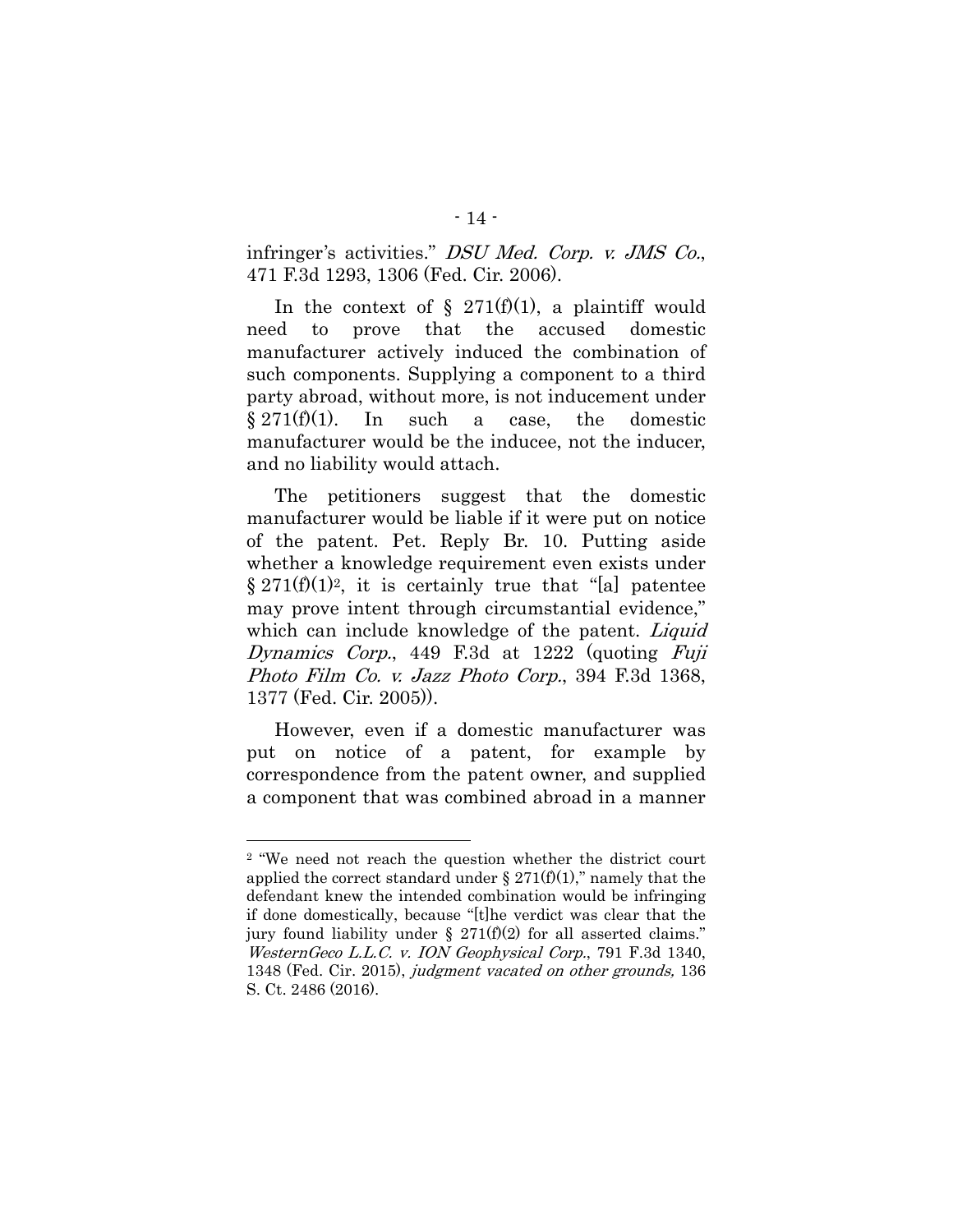that would infringe the patent if combined in the U.S., this would still be insufficient to raise to the level of intent necessary to prove infringement under  $\S 271(f)(1)$ . See id. The accused manufacturer would have had to induce the combination abroad for liability to attach.

If the domestic manufacturer went further, for example, by providing instructions with the component identifying the other components needed and how to combine them, then the domestic manufacturer would come closer to having the requisite intent and may be liable under  $\S 271(f)(1)$ . Even under these circumstances, further information would be needed to determine whether liability would attach based on the specific facts including, whether the component at issue was a "substantial portion of the components" of the invention.

In the instant case, the domestic manufacturer and the foreign party combining the components were deemed to be the same. And it is undisputed that LifeTech had both knowledge of the patent and the requisite intent to combine the supplied component with other components in a manner that would infringe the asserted patent if combined in the U.S. Pet. App. 34a. In most cases, however, inducement would not be "presumed," and would serve as an important limitation on the scope of  $§ 271(f)(1).$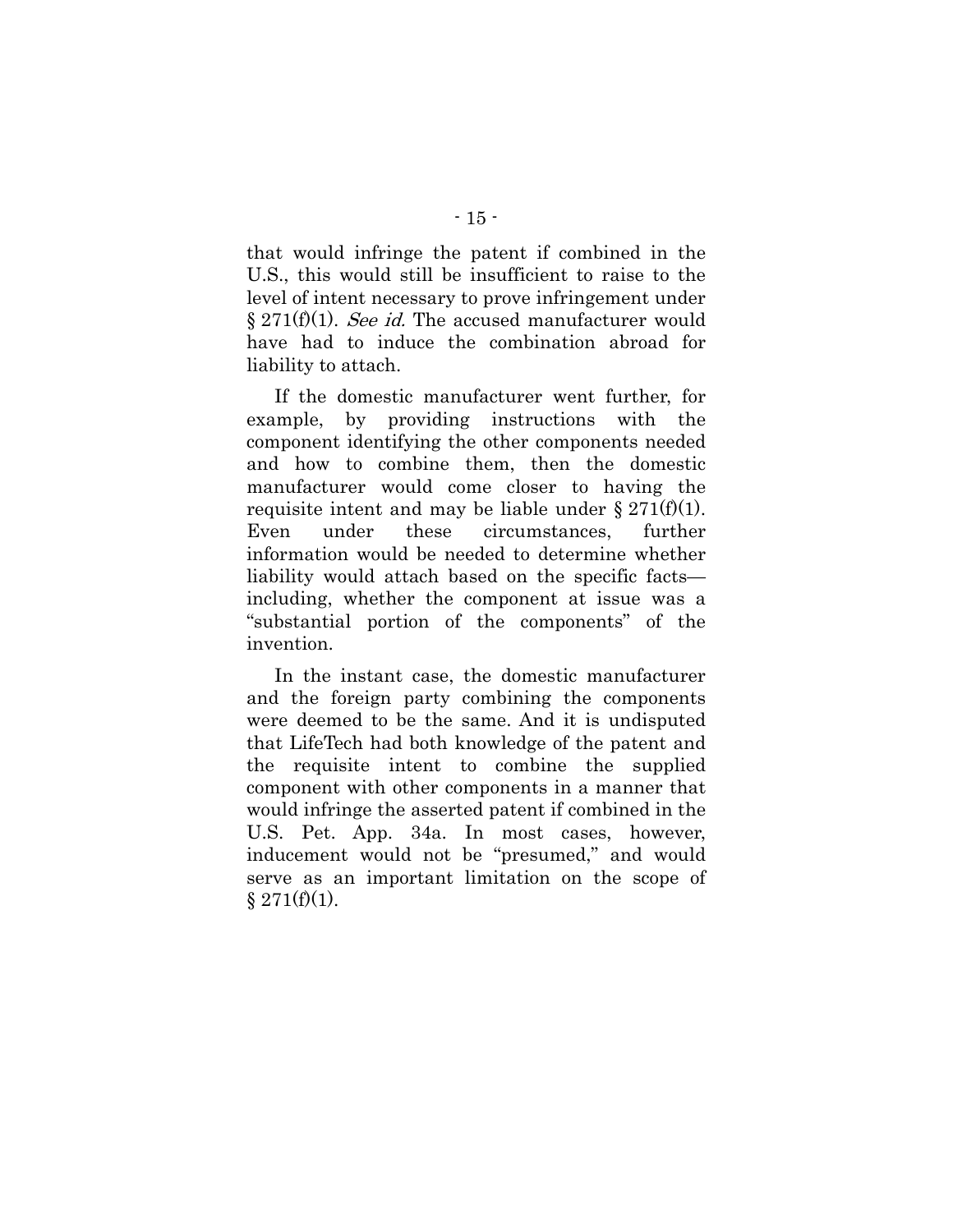## 3. The requirement that the supplied component be a "substantial portion" protects against  $\S$  271(f)(1) having overbroad scope.

The second safeguard on the scope of  $\S 271(f)(1)$  is that a patent owner must prove that the component or components supplied abroad constitute "substantial portion of a patented invention." 35 U.S.C.  $\S 271(f)(1)$ . In some cases, a single component may not be enough, but in this case, it is. The Wisconsin jury concluded that there was liability under  $\S 271(f)(1)$ , and the Federal Circuit held that there was sufficient record evidence to support a finding that Taq polymerase is a "substantial portion" of the invention. See Pet. App. 28a. These findings were appropriate.

Tag polymerase is profoundly important, both in the context of this case and in the field in general. Taq polymerase is the key ingredient in the polymerase chain reaction (PCR) method used to amplify DNA segments for further use and study. PCR is widely used in molecular biology. Indeed, Taq polymerase made possible many important discoveries and technological advancements including, sequencing the human genome, life saving vaccines and sophisticated forensic science. The 1993 Nobel Prize in Chemistry was awarded to Kary B. Mullis and Michael Smith for the invention of the PCR method. The Nobel Prize in Chemistry 1993, http://www.nobelprize.org/nobel\_prizes/chemistry/lau reates/1993/ (last visited Oct. 25, 2016). In 1989, Science Magazine named Taq polymerase its first "Molecule of the Year." Daniel E. Koshland, Jr., The Molecule of the Year, 246 Science 1541 (1989). And,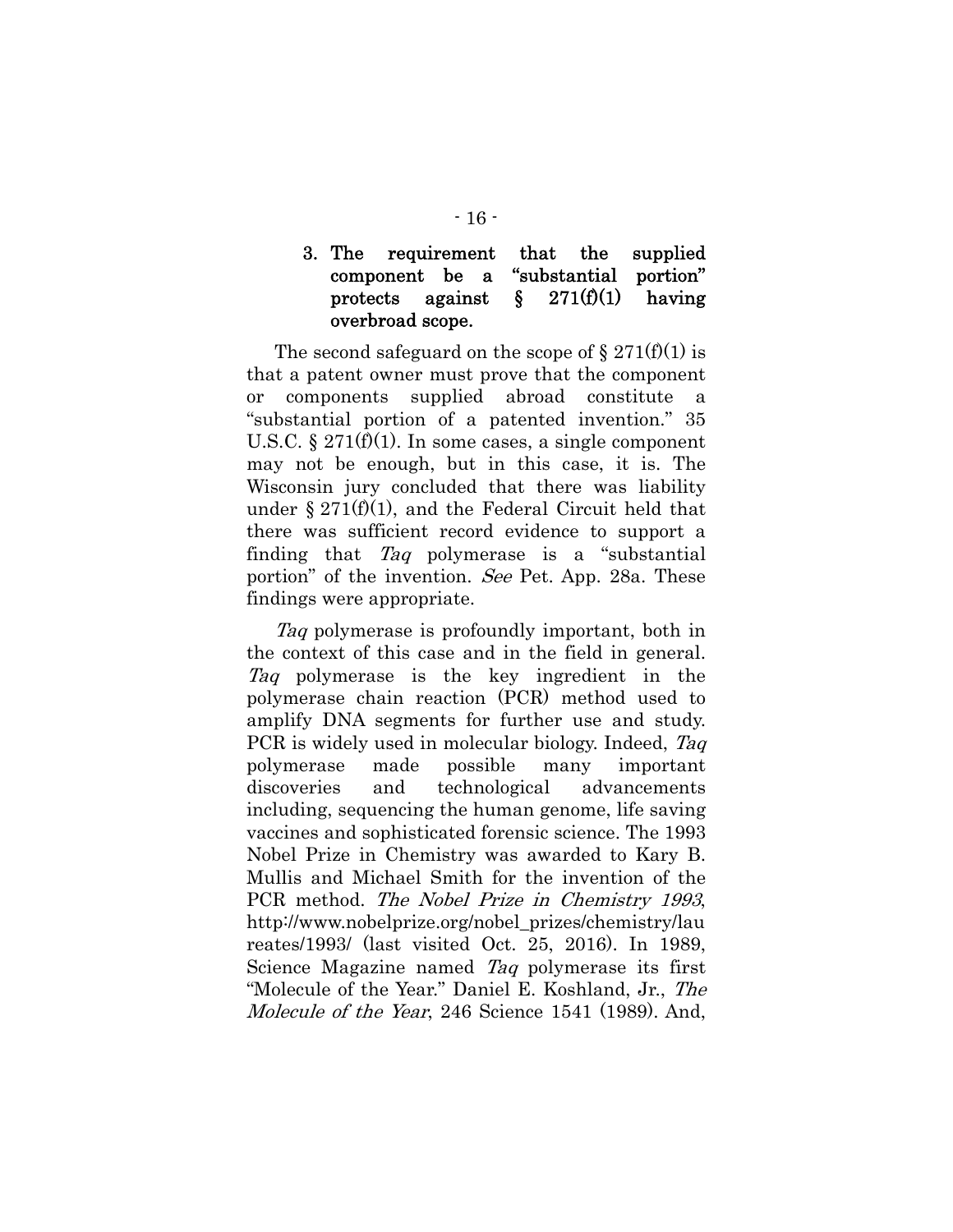in 2013, the U.S. government gave the Golden Goose award to Thomas Brock and Hudson Freeze who discovered the Thermus aquaticus bacteria from which *Taq* polymerase originates. The Golden Goose Award, 2013: Thermus Aquaticus, http://www.goldengooseaward.org/awardees/c7vafs3n tt7jzovlxo68997rq5rxok (last visited Oct. 25, 2016).

The Court should affirm the Federal Circuit's conclusion that Taq polymerase was a substantial portion of the invention in the Tautz patent. There is no reason why a single component cannot be an important or essential part of a whole, as it is in other contexts. This is particularly true for a molecule as significant as Taq polymerase.

## C. Numerous recent changes in patent law have provided additional protection against patents and claims of dubious merit.

An independent reason that the Court should not disturb the Federal Circuit's ruling is that recent changes to patent law have adjusted existing safeguards in the U.S. patent system. The patent system contains numerous delicate balances. While adjustments are necessary in a dynamic society, they should be made with care. It is too soon to know how these recent changes have affected the complex equilibrium of patent law.

For example, in 2006, this Court held that the traditional four-factor test that governs the award of permanent injunctive relief must be equally applied in patent cases. eBay Inc. v. MercExchange, L.L.C., 547 U.S. 388 (2006). No longer are patent owners awarded injunctions based solely on a finding of infringement; injunctions are harder to obtain.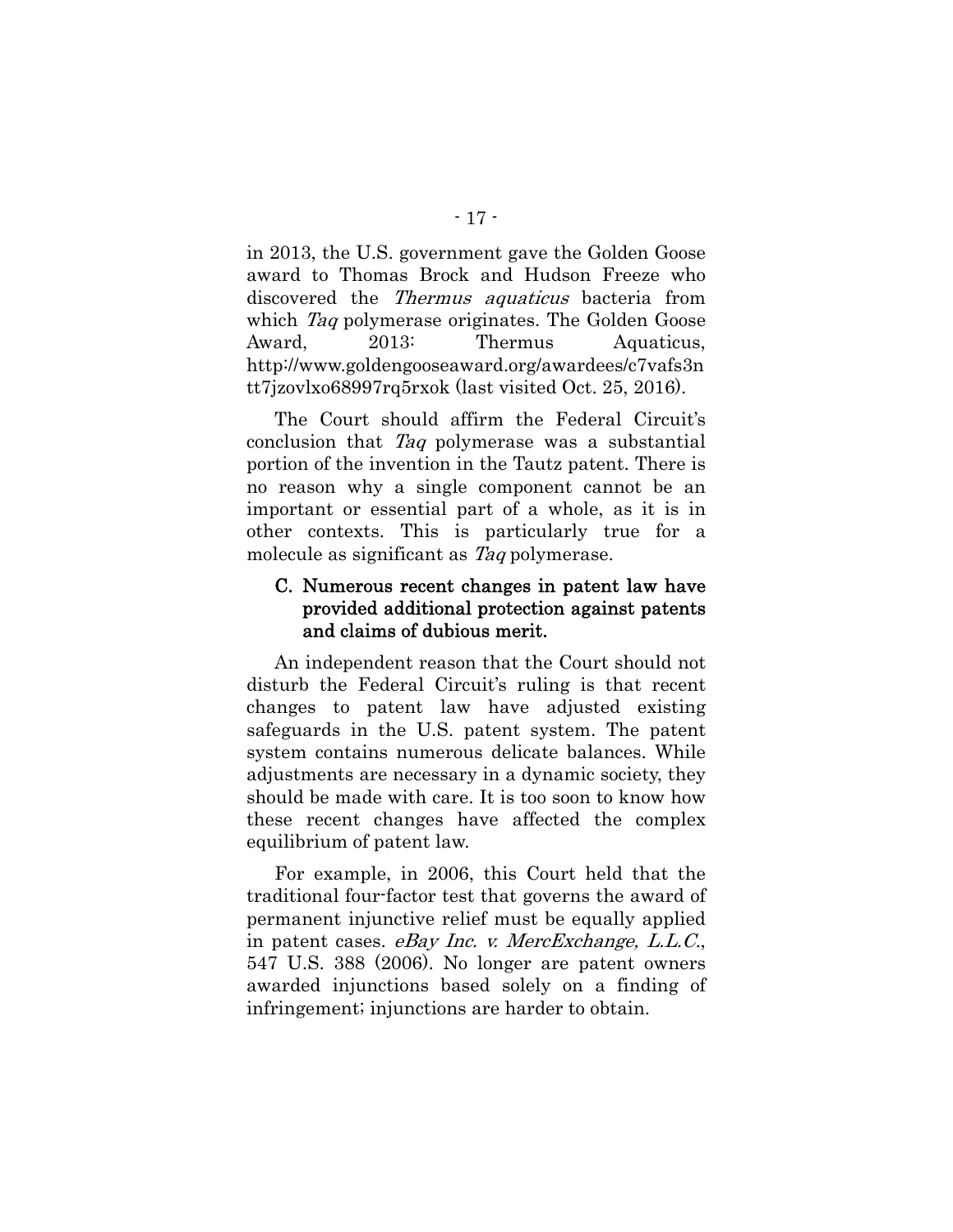Post grant review procedures became available in 2012 with the enactment of the America Invents Act. Pub. L. No. 112-29, 125 Stat. 284 (2011). Parties defending against patents of dubious merit now have more expedient and cost effective alternatives to litigation to dispose of such threats.

That same year, in *Mayo Collaborative Servs. v.* Prometheus Labs., Inc., 566 U.S. \_\_, 132 S. Ct. 1289 (2012), this Court set a two part test for distinguishing patents that claim laws of nature, natural phenomena, and abstract ideas from those that claim patent-eligible applications of those concepts. Two years later, this Court provided further guidance to that two part test in *Alice Corp.* Pty. Ltd. v. CLS Bank Int'l, 573 U.S. . 134 S. Ct. 2347 (2014). The United States Patent and Trademark Office and courts now are better equipped to dispose of over-broad patents covering abstract ideas.

Accused infringers are well equipped to protect themselves from claims and patents of dubious merit. But all of these changes have affected the delicate balance between encouraging innovation and stifling competition. See Bonito Boats, Inc. v. Thunder Craft Boats, Inc., 489 U.S. 141, 146 (1989). It is too soon to tell whether the scales are balanced or have been overcorrected. There is nothing presented in LifeTech's arguments or the facts of this case that warrant further adjustment of this balance.

#### **IV.**CONCLUSION

WARF respectfully submits that the Federal Circuit's decision should remain undisturbed. 35